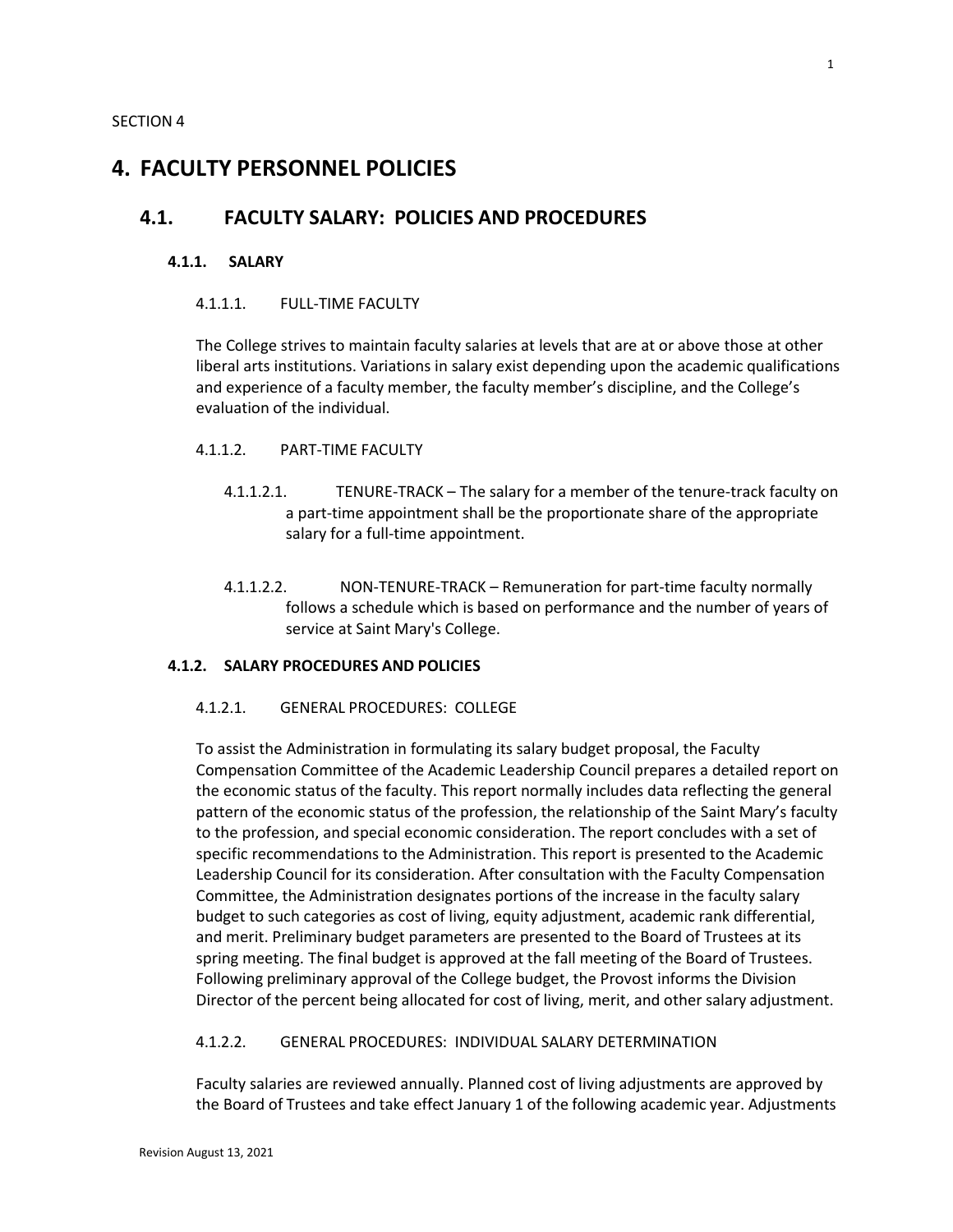related to promotion are made in the context of the President's appointment to the new rank.

# 4.1.2.3. NOTIFICATION

During the first week of March each faculty member on a continuing appointment receives a letter from the Associate Provost confirming rank, tenure, status, and salary for the coming academic year. The notification also includes a statement of inclusive dates of that academic year.

# 4.1.2.4. PAY OPTIONS AND PAY SCHEDULE

Full-time faculty and part-time tenure-track faculty have the option of being paid on a 10- or 12-month schedule. Those who do not indicate a preference are paid on a ten-month schedule. Revisions in the method of payment can be made only by the faculty member in any year from May 1 to August 1. Faculty are paid on the first of the month beginning on the first of September. If the first falls on a holiday or a weekend (except for January 1st), the pay date will be the last banking day before the first of the month.

# 4.1.2.5. PAYROLL PROCEDURES

Earnings statements, available for review on-line, show deductions, such as for federal, state, and Social Security taxes, and any appropriate deductions for group insurance or voluntary payroll deductions plans. New faculty must complete federal and state tax withholding forms and choose benefit coverage before they receive their first earnings statement. These forms are sent to the faculty member from the Human Resources Office. If there are any questions about these forms or the process, they should be directed to a representative of the Human Resources Office. Faculty members' pay is direct deposited in a bank of the faculty member's choosing. A branch of the 1st Source Bank is located in the Student Center for convenience. Forms to open an account are available by contacting the bank directly.

# 4.1.2.6. PROMOTION INCREASES

It is the general policy of the College to grant special salary increases to faculty members upon their promotion. The President, in consultation with the Provost, sets the promotion amount.

# 4.1.2.7. DIVISION DIRECTOR AND DEPARTMENT CHAIR STIPENDS

Division Directors and Department Chairs receive a stipend which is added to their salary.

# 4.1.2.8. FINAL PAYCHECK – FACULTY AND FACULTY ADMINISTRATORS

When an individual terminates employment with the College, all College property must be returned, his/her office vacated, and all outstanding obligations to the College satisfied by the conclusion of the final day worked. In the case of faculty terminating at the conclusion of an academic year, this is assumed to be June 1 and for those terminating at the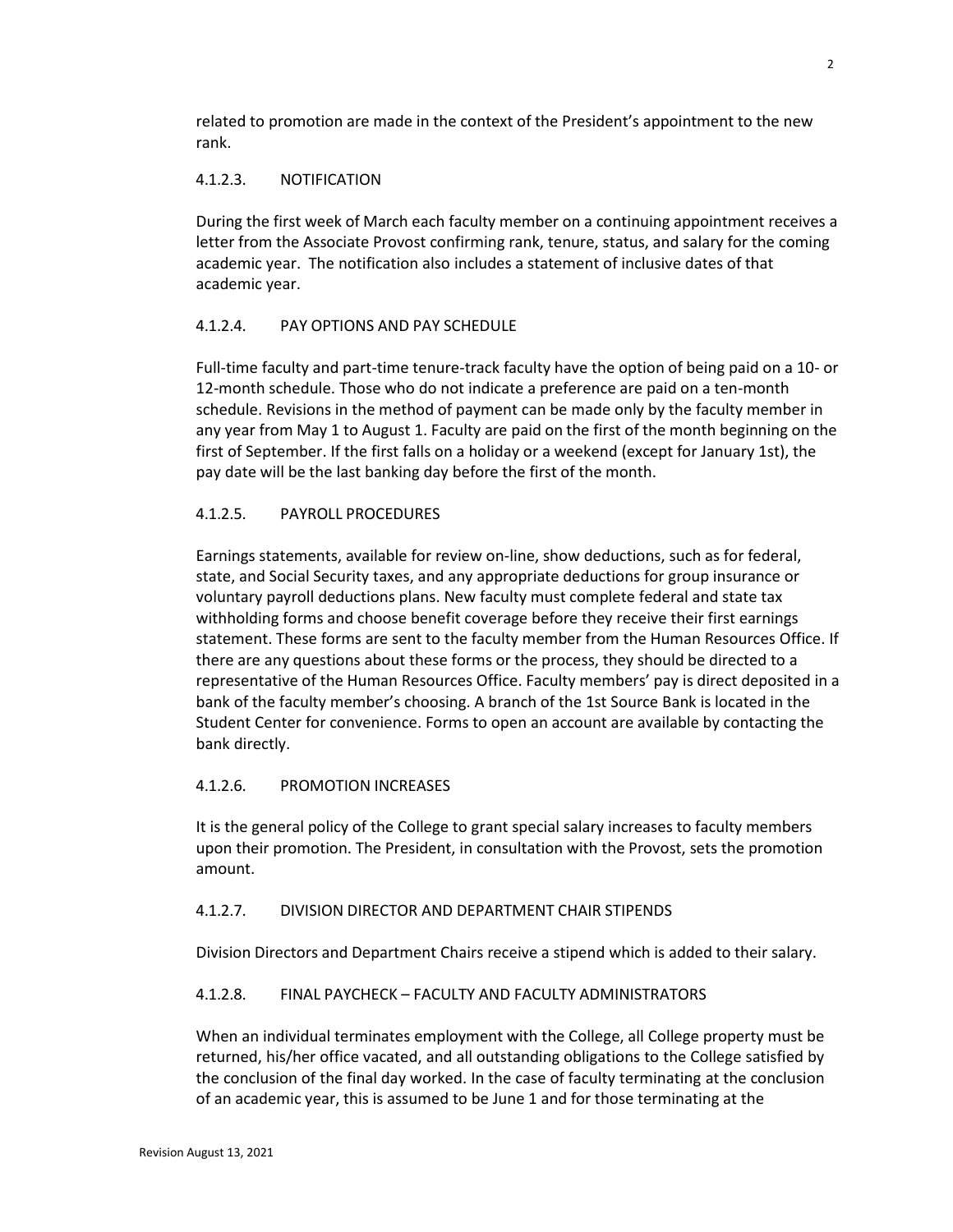conclusion of the fall semester, January 1. The employee is responsible for securing clearance from each of the offices involved. The obligations include keys, credit cards, College ID, any equipment assigned to the employee, and satisfaction of Morrissey Loan balances. Keys are to be returned to the Maintenance Department, credit cards and Morrissey Loan balances settled at the Business Office, the ID card returned to the Human Resources Office, and the Provost Office notified that the office has been vacated. A check form for this purpose is available in the Office of Human Resources.

# **4.2. BENEFITS: FULL-TIME FACULTY**

# **4.2.1. INTRODUCTION**

The benefits described in this section pertain to full-time faculty of the College unless otherwise noted.

# **4.2.2. LIFE INSURANCE**

- 4.2.2.1.Faculty members are covered on the first day of their academic appointments with a life insurance and accidental death and dismemberment policy equal to two times the individual's annual base salary rounded to the next highest \$1,000 to a maximum of \$50,000. The College pays the entire premium for the basic insurance.
- 4.2.2.2.Faculty members may also elect to purchase supplemental life insurance equalto one, two, three, four, or five times the individual's annual base salary rounded to the next highest \$1,000 to a maximum of \$500,000. If faculty members elect not to participate in the supplemental plan when it is initially offered, they must present the insurance company with evidence of insurability prior to being admitted to the plan at a later date. There is no guarantee that the insurance company will extend coverage to faculty members who do not take this option within thirty days of the beginning of their appointment.
- 4.2.2.3.Faculty who leave the College at age 55 or older after 10 or more years of continuous service and who have coverage under the life insurance plan are provided with College paid life insurance in an amount equal to one-half of the base annual salary up to a maximum of \$10,000.

# **4.2.3. LIFE INSURANCE: COLLEGE TRAVEL POLICY**

When traveling on official College business, faculty are covered by an accidental death and dismemberment policy. The amount of payment in cases of accidental death varies according to salary, but in no case is less than \$25,000. The College pays the entire premium.

# **4.2.4. MEDICAL, DENTAL AND VISION INSURANCE**

4.2.4.1. ELIGIBILITY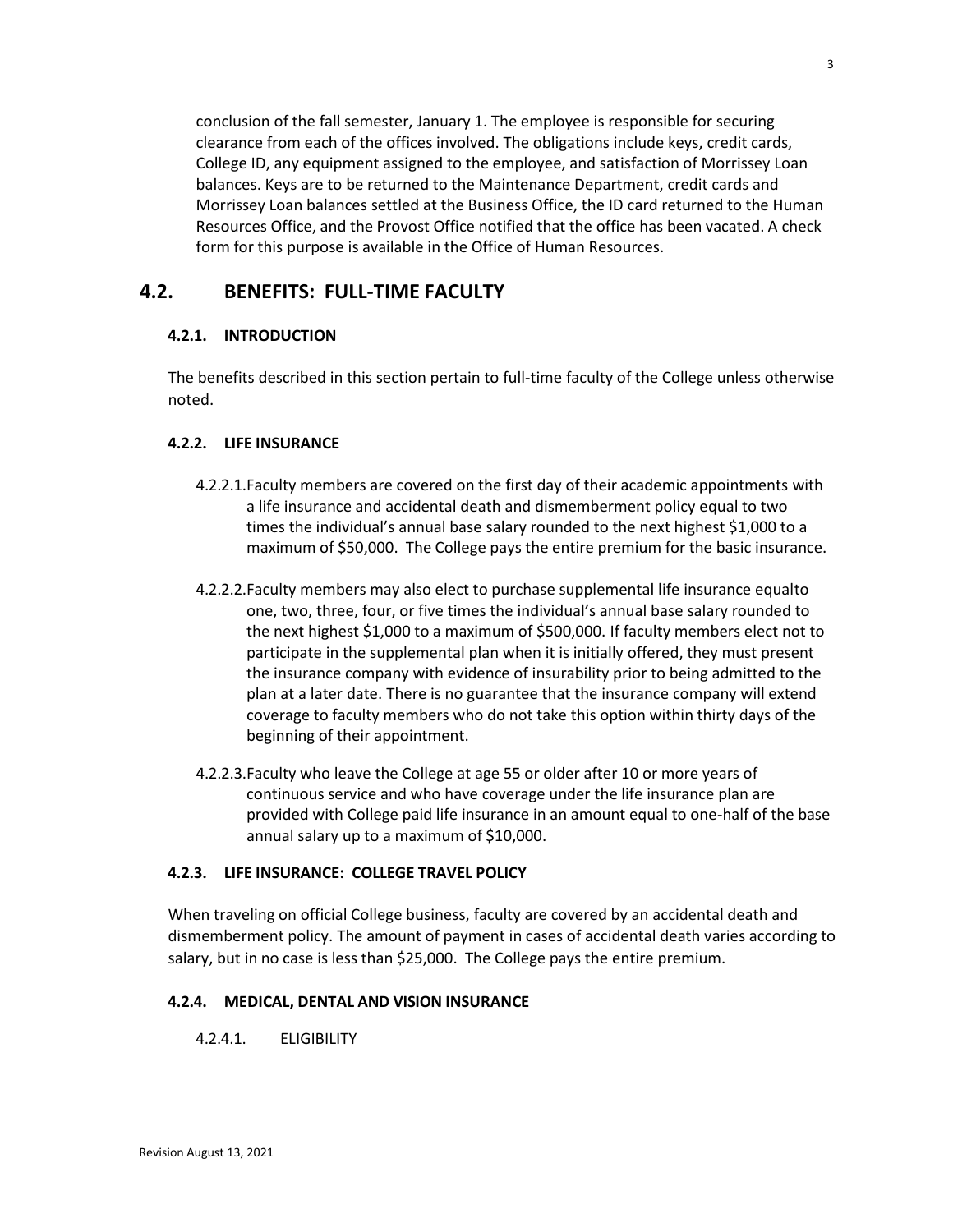- 4.2.4.1.1. Immediately upon employment, full-time and tenure track faculty members are eligible to enroll in group health, dental and vision benefit dars.
- 4.2.4.1.2. New eligible faculty members can enroll in the plans effective on their start date. Coverages must be elected within 30 days of a faculty/staff member's initial eligibility period. If coverage is not elected when the faculty member is first eligible, they can apply for coverage during the annual open enrollment period or within thirty (30) days of a qualifying event. Cancellations or changes to current coverages must be made within thirty (30) days following a qualifying event or during the annual open enrollment period.

# 4.2.4.2. COST

The College pays the majority cost of the health premium and a portion of the cost of the dental penimsfor full-time faculty. Changes to annual premiums and employee costs are announced during the open enrollment period for the next plan year.

### 4.2.4.3. TERMINATION OF HEALTH, DENTAL AND VISION INSURANCE

- 4.2.4.3.1. Medical and/or dental coverage for full-time faculty members starts at the beginning of their first semester and ends at the start of the academic semester following their departure from the College.
- 4.2.4.4. Options to continue your health, dental and vision options following separation of employment are available based on current summary plan descriptions found on the College portal and through the Office of Human Resources.

# 4.2.4.4.1. WORKER'S COMPENSATION

The College provides coverage under the Worker's Compensation Act of the State of Indiana for every faculty member and employee on its payroll. Individuals who suffer injury on the job, no matter how minor, should report the incident in writing to the Human Resources Office within 24 hours of its occurrence. If faculty lose time from their jobs as a result of a worker's compensation qualified injury or illness, they may be eligible for Worker's Compensation.

### **4.2.5. LONG-TERM DISABILITY**

- 4.2.5.1.Full-time faculty are eligible for long-term disability insurance provided by the College. This full cost of this plan premium is paid by the College for full time employees. Following a six-month waiting period and approval by the insurance carrier of a qualifying illness or injury, disability income benefits will provide a 60% of regular pay per month up to a \$10,000 maximum per month. The amount of the disability income payment is offset by the individual's Social Security disability payment, Workers' Compensation payment, and any payment received from another employer-financed disability plan.
- 4.2.5.2. Contributions to the retirement plan will be made on their behalf by the insurance company when a faculty member is totally disabled (as determined bythe insurance company), receives a total disability monthly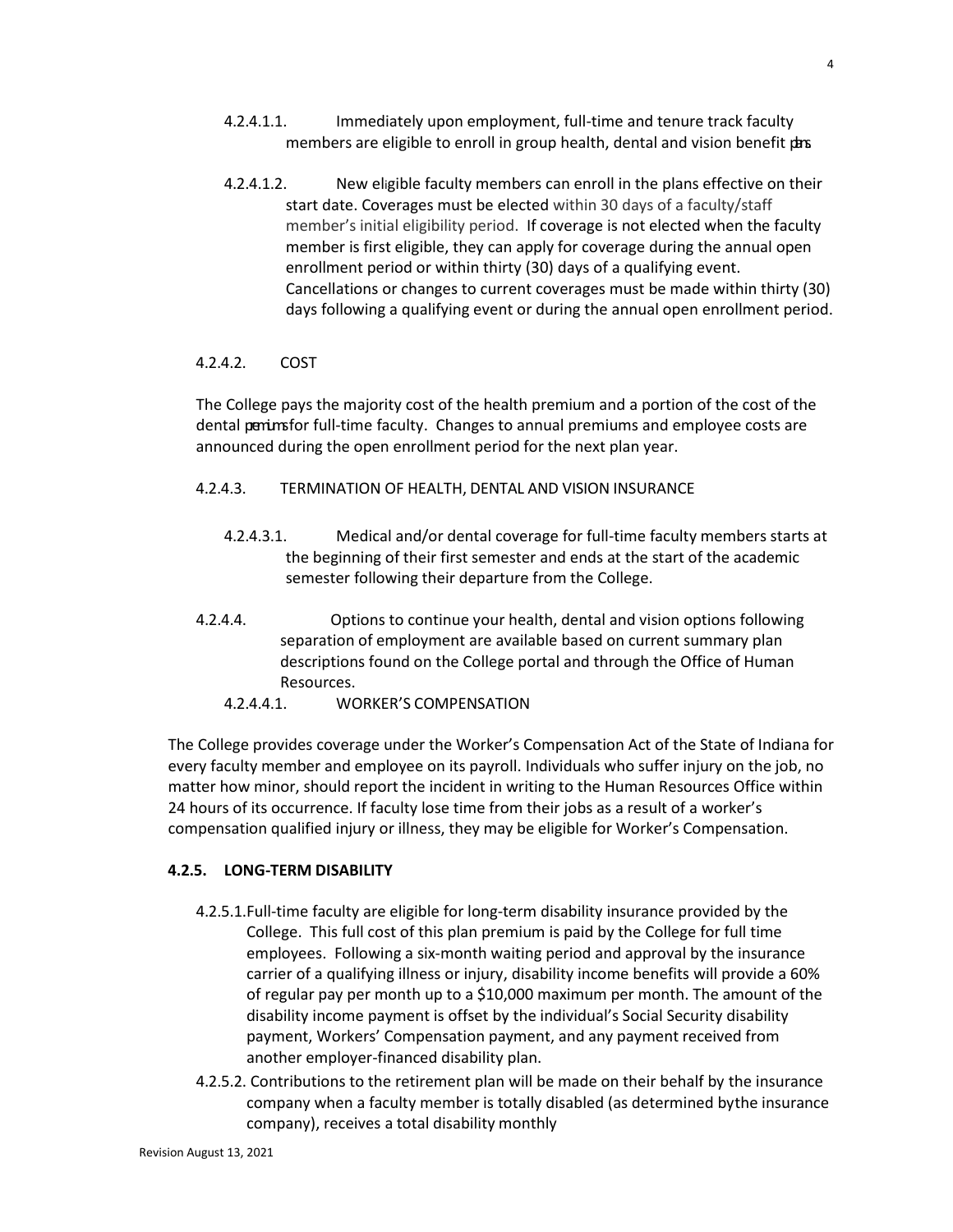benefit from the insurance carrier and is an eligible participant in the College's Defined Contribution Retirement Plan for Faculty and Administrators.

- 4.2.5.3.During the period between the onset of disability and the start of the seventh month of disability, the College will continue the individual's salary at a monthly rate equal to 1/12 of the current contract salary with a maximum payment of 50% of contracted salary.
- 4.2.5.4.If Social Security disability payments begin while the employee is receiving College paid salary contribution payments, the amount of salary payment will be reduced by the amount of the Social Security disability payment received. The salary contribution policy covers any disabling illness including disabling maternity. The College retains the right to request medical verification of a condition of disability. (See also: Leave of Absence: Long-Term Leaves.)
- 4.2.5.5.During the first two years of disability, life insurance benefits are continued. The premium is paid by the College and the amount of insurance is equal to two times the contract salary in effect at the onset of the disability, up to a maximum of \$50,000. If the faculty member carried supplemental life insurance prior to the onset of disability, it may be continued if the premium is paid by the faculty member. At the end of 12 months, College paid coverage will cease, but the faculty member can convert to individual coverage. Additionally, if the faculty member has at least 10 years of service and is age 55, he/she will be eligible for paid up life insurance in the amount of one-half of salary up to a maximum of \$10,000.
- 4.2.5.6.During the first six months between the onset of the disability and the beginningof disability coverage, health insurance benefits will be continued on the same basis as for active employees. After the six months, an Extension of Benefits coverage may be elected for a period based on eligibility. The College will reimburse the faculty member for his/her individual coverage. Family Extension of Benefits coverage is at the faculty member's expense. The rate will be adjusted whenever the rate for active employees' changes. Faculty meeting the eligibility requirements for retiree medical coverage are eligible for coverage under the Retiree Health Plan. Faculty not eligible for the Retiree Health Plan who have at least 10 years of service at the time of the disability, are a current participant in the health plan at the time of disability, are not eligible for participation in another employer sponsored group health plan, may continue coverage as long as they pay the full monthly premium.

# **4.2.6. COLLEGE RETIREMENT PLAN**

Saint Mary's College sponsors and maintains the Saint Mary's College Defined Contribution Retirement Plan under Code Section 403(b), to which eligible employees can voluntarily make pre-tax elective deferrals and the College will make discretionary employer contributions on behalf of plan participants.

### 4.2.6.1. ELIGIBILITY

Revision August 13, 2021 Full-time faculty members include tenured or tenure-track faculty. Adjunct professors/instructors/lecturers and visiting professors are excluded from participation in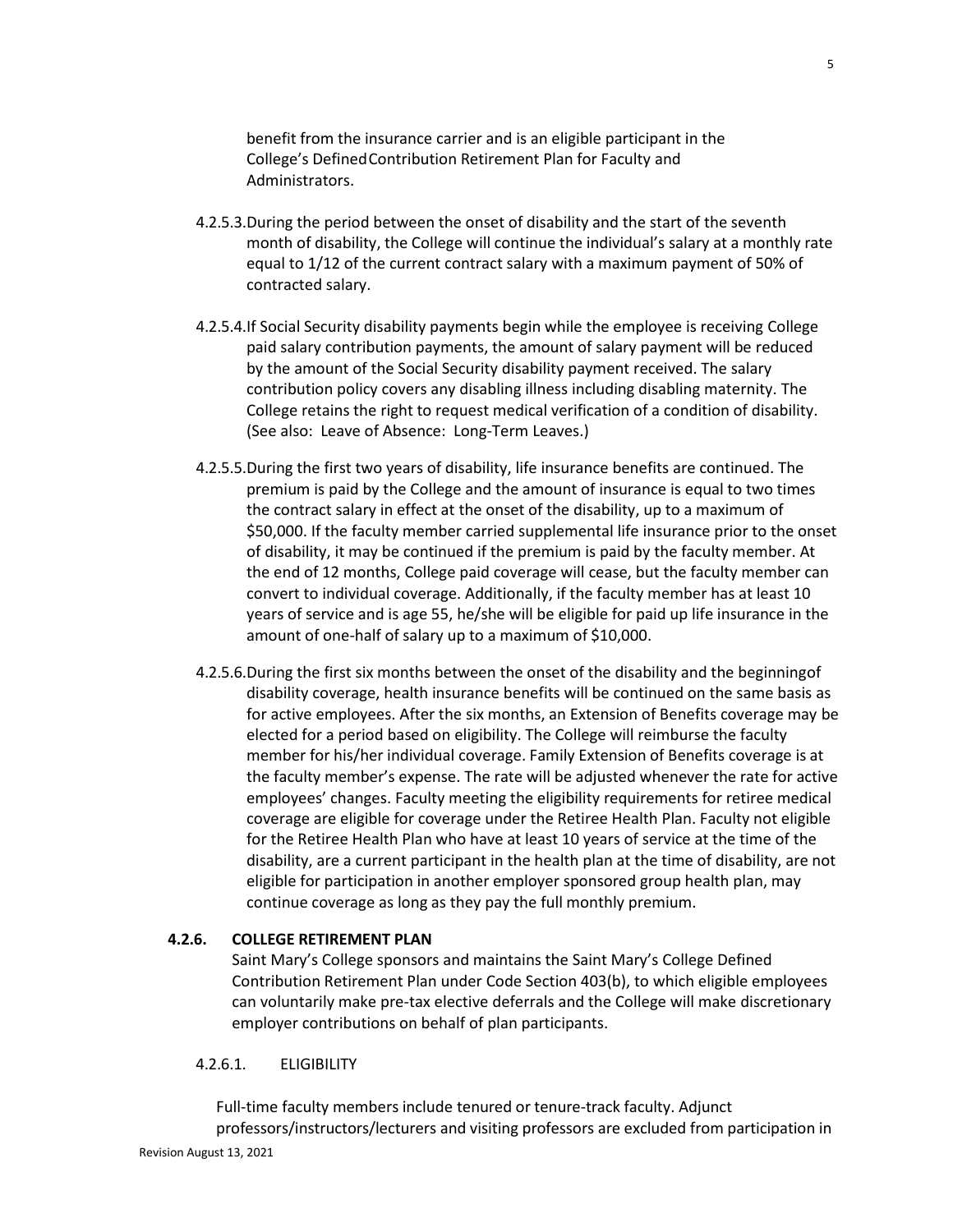the plan.

- 4.2.6.2. CONTRIBUTIONS
	- 4.2.6.2.1.1. As a participant, employees can elect to make a voluntary pre-tax contribution based on their compensation each pay period.
	- 4.2.6.2.1.2. For an eligible participant, the College will make a contribution to the plan on your behalf through December 31, 2021. Effective on or after January, 1, 2022, the College will make a discretionary matching contribution to the plan on behalf of a faculty member who has satisfied the eligibility provisions. The contribution will be based on a matching formula.
- 4.2.6.3.
	- 4.2.6.3.1. During a sabbatical leave, the College continues its contribution on the basis of the amount of salary actually paid.
- 4.1.1.1. VESTING
- 4.1.1.2. An Eligible faculty member who becomes a participant for purposes of discretionary employer contributions prior to June 1, 2021 shall be immediately vested in the College discretionary contribution.
- 4.1.1.3. An eligible faculty member who becomes a participant for purposes of discretionary employer contributions on or after June 1, 2021, shall be vested in the College discretionary matching contribution and discretionary nonelective contribution upon completing three (3) years of service with the College.
	- 4.2.6.3.2.

More detailed information on these plans and participant contribution and investment fund choice options can be obtained from the Office of Human Resources or by contacting TIAA-CREF directly. See summary plan description.

### **4.2.7. SOCIAL SECURITY: FEDERAL INSURANCE CONTRIBUTIONS ACT**

Faculty members of the College are automatically covered by the Federal Insurance Contributions ACT (FICA). The College pays one-half of the current tax charged by the program and the faculty member pays the other half through payroll deductions. The amount of tax is regulated by federal law.

### **4.2.8. EDUCATIONAL BENEFITS FOR UNDERGRADUATE STUDIES**

Full-time faculty are eligible for both employee educational benefits and family educational benefits at Saint Mary's College. Tuition benefits are also available for dependents attending Saint Mary's College, the University of Notre Dame, and other accredited academic institutions participating in available tuition exchange programs offer by the College. Detailed policies and procedures regarding program specifics and the application process are available on the Saint Mary's portal or by contacting the Office of Human Resources.

### **4.2.9. MOVING EXPENSES AND MOVING ASSISTANCE**

### 4.2.9.1. EXPENSES

Revision August 13, 2021 At the time of initial appointment, the College will pay a maximum of \$5,000 toward moving expenses. This money may be used for anything which the Internal Revenue Service allows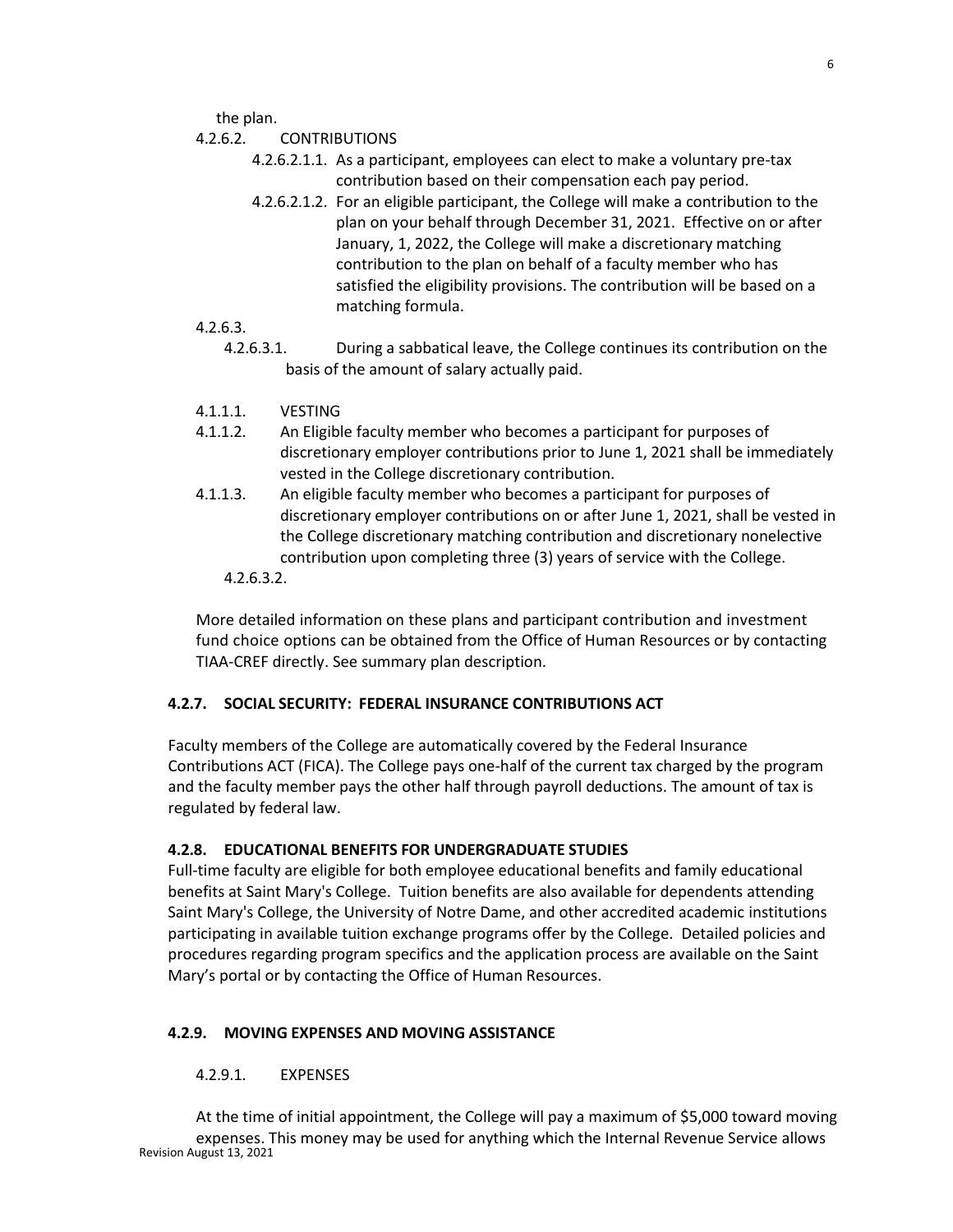as a moving expense deduction. Receipts for all claimed expenses must be submitted to the Office of Human Resources after the move is completed.

# **4.3. BENEFITS: RETIRED FACULTY**

#### **4.3.1. RETIREMENT POLICY**

Policies regarding retirement will be found in the section on Termination of Service.

### **4.3.2. BENEFITS**

- 4.3.2.1.The following benefits accrue to emeritus faculty and retired tenured faculty at retirement:
	- 4.3.2.1.1. TIAA-CREF At retirement, TIAA-CREF and Social Security, which had been benefits, takes the place of salary. Faculty members may obtain help in their planning from TIAA-CREF, the Social Security Administration, and from the Office of Human Resources.
	- 4.3.2.1.2. LIBRARY PRIVILEGES
		- 4.3.2.1.2.1. Library privileges as faculty will continue at both the Cushwa-Leighton Library and the Hesburgh Library.
		- 4.3.2.1.2.2. Emeriti faculty are eligible for a faculty carrel on the second floor of the Library if one is available. Faculty carrels are assigned by semester or summer period and must be renewed if more extended use is requested.
- 4.3.2.1.2.2.1. The priorities for use of these spaces are:
	- 1. Saint Mary's College current faculty members with research needs for a defined period, usually a semester and/or summer.
	- 2. Saint Mary's College faculty members who are on sabbatical leave for the duration of their sabbatical project.
	- 3. Emeriti faculty or retired tenured faculty members who are under contract, for the duration of their letter of appointment period.
	- 4. Emeriti faculty or retired tenured faculty may request renewal each semester or summer so long as the space is actively being used.
	- 4.3.2.1.2.2.2. Carrels are currently equipped with a phone, desk, file cabinet, and chair. Emeriti faculty or tenured retired faculty, who are allocated a faculty carrel in the library are allocated a key only to the individual office space, not the building. They will use their carrel during regular library hours.
	- 4.3.2.1.3. TECHNOLOGY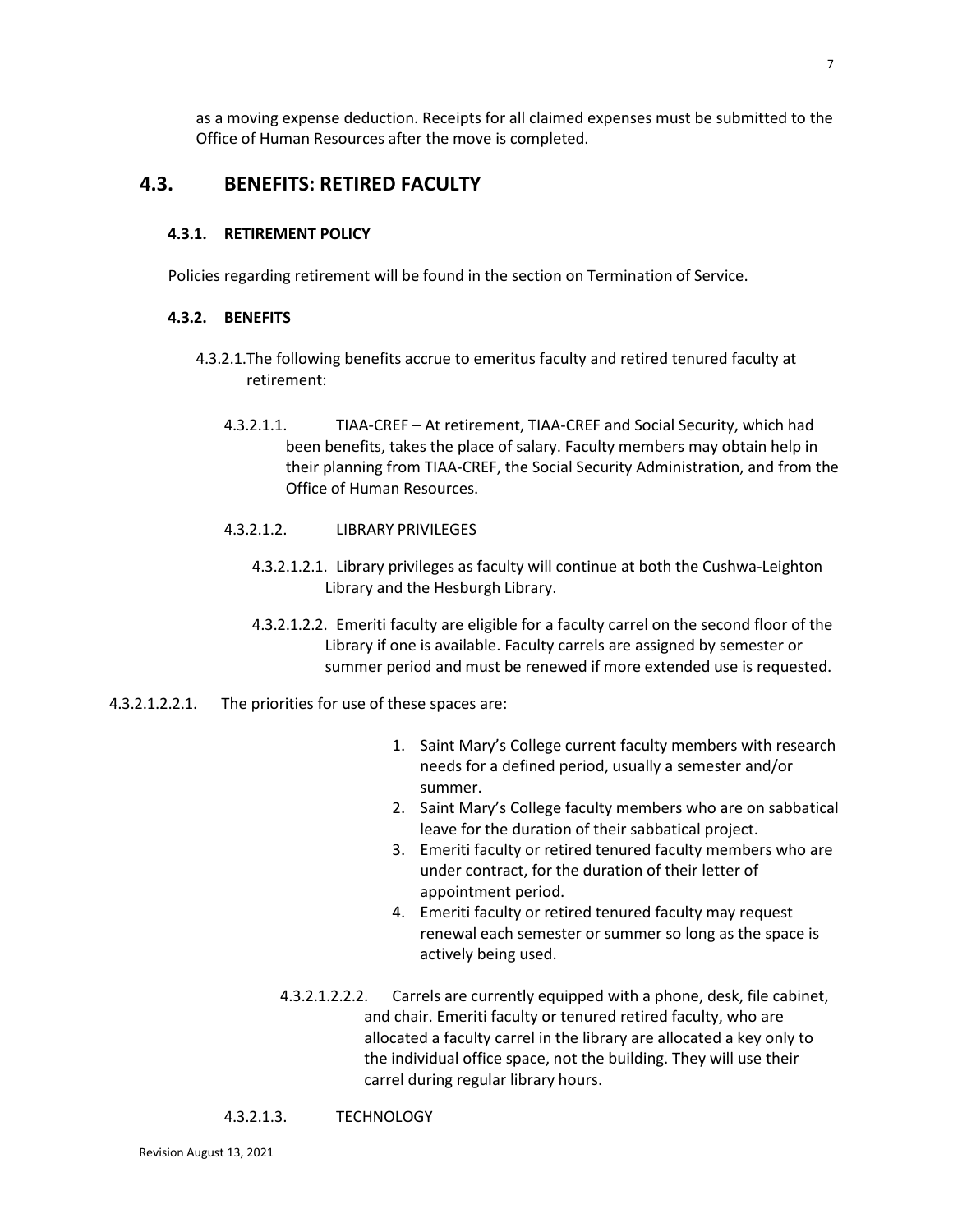- 4.3.2.1.3.1. Emeriti faculty may continue to have access to and use the College email system and network services.
- 4.3.2.1.3.2. The emeritus or tenured retired faculty member may request to retain her/his college-owned computer (desktop or laptop). Depending on the age of the computer, the emeriti faculty member may be asked to buy it at a reasonable cost from the College (since the College would ordinarily repurpose younger computers to other spaces on campus). User ID, email and network access currently available to faculty will also be retained.

### 4.3.2.1.4. DISCOUNTS

Discounts at events, bookstore, and dining hall continue.

### 4.3.2.1.5. EDUCATIONAL BENEFITS

The spouses and unmarried, dependent children of retired faculty members are eligible for the same undergraduate educational benefits for which they were eligible on the date of the faculty member's retirement if the faculty member had at least 8 years of service with the College. An exception to this is that the tuition exchange programs are not available to retired faculty.

- 4.3.2.1.6. COLLEGE ID AND ACCESS Current identification cards will be retained and updated with appropriate access.
- 4.3.2.1.7. PARKING Parking privileges will be retained.
- 4.3.2.1.8. PHONE LISTING Listing in online directory will continue unless otherwise requested.
- 4.3.2.2. The following benefits are to be determined by the Division Director:
	- 4.3.2.2.1. STAFF SUPPORT Staff support may be available on a limited basis, as long as resources are available.
	- 4.3.2.2.2. SUPPLIES Supplies, if available (e.g., letterhead to write references for students).
- 4.3.2.3.The following additional benefits accrue to emeritus faculty and tenured retired faculty who are under contract (i.e. sign a letter of appointment as an adjunct faculty or for non-teaching duties).
	- 4.3.2.3.1. SPACE Office space, lab space, studio space, as determined by the Associate Provost.
	- 4.3.2.3.2. BUILDING ACCESS Access to the building in which office space resides (except Cushwa-Leighton Library).
	- 4.3.2.3.3. PRINTING AND COPYING Printing and photocopying in department.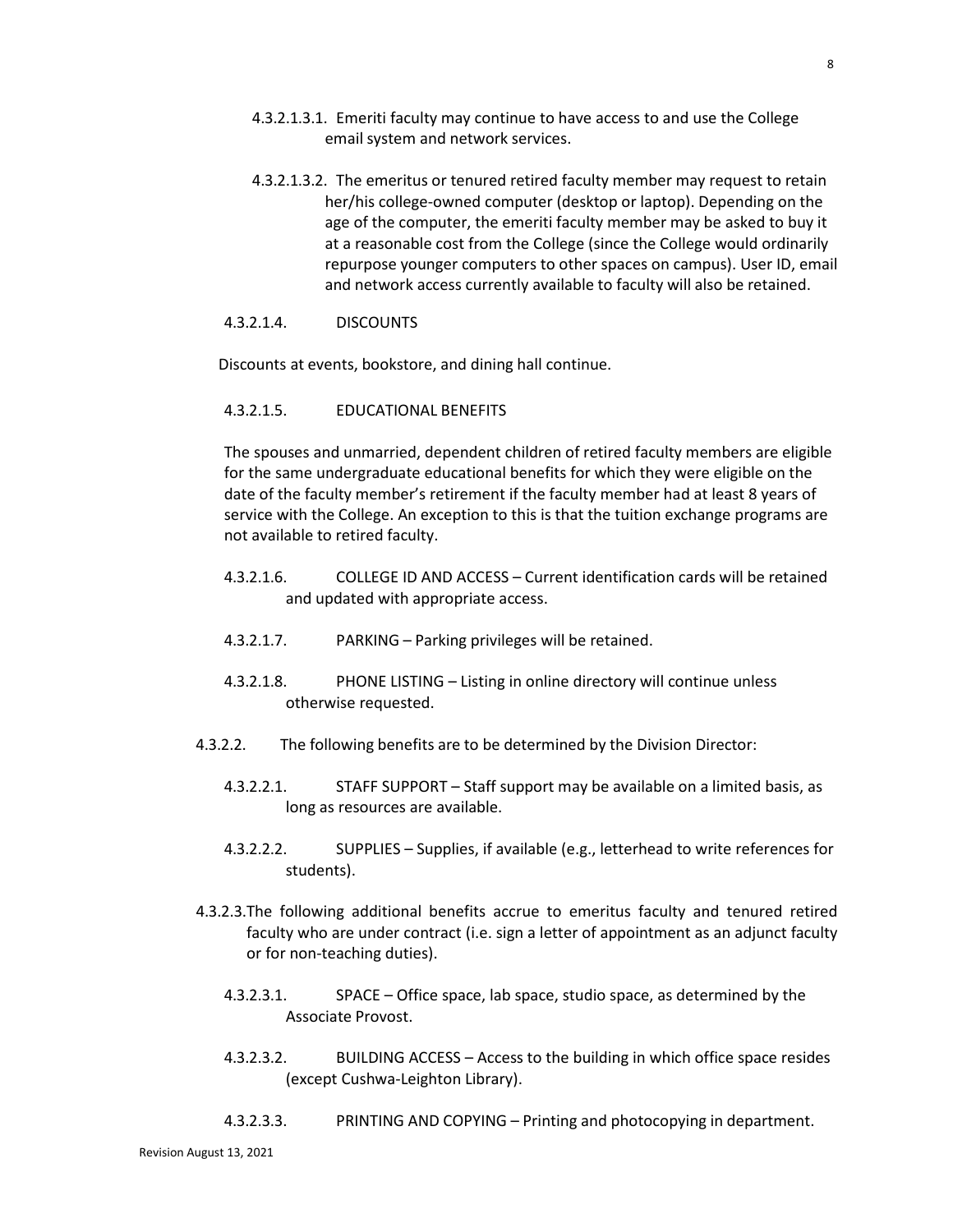- 4.3.2.3.4. PHONE Access to phone in department.
- 4.3.2.3.5. STAFF SUPPORT Staff support from department assistant for contracted task.
- 4.3.2.3.6. STORAGE Storage space on campus, if needed for contracted task.
- 4.3.2.3.7. ELECTRONIC FILES Maintenance of electronic files on H drive.

# **4.4. BENEFITS: FACULTY MEMBERS ON LEAVE**

# **4.4.1. SABBATICAL LEAVES AND OTHER LEAVES WITH SALARY**

# 4.4.1.1. BENEFITS

Faculty members on sabbatical leave and those on other leaves with salary, continue their participation in all of the benefit programs of the College at a level based upon their annual contracted salary. For purposes of medical and dental insurance and educational benefits, these faculty members are treated in the same manner as full-time active faculty. The College's contribution to TIAA-CREF will be based on 10% of the actual salary paid during the sabbatical leave.

# 4.4.1.2. SERVICES AND FACILITIES

Faculty members on sabbatical leaves and those on other leaves with salary may retain their offices and retain access to supporting services (secretary, telephone, duplicating, etc.) with the understanding that consideration is given to those who replace them in their teaching.

# **4.4.2. LONG-TERM LEAVES WITHOUT SALARY**

# 4.4.2.1. BENEFITS

Faculty members who are on long-term leaves without salary for professional growth, research activities, or for health or personal reasons, are normally not eligible for continuation of benefits.

# 4.4.2.2. SERVICES AND FACILITIES

Faculty members on leave without salary may negotiate with their Division Director and the Provost on the services and facilities that will be available to them.

# **4.5. CONDITIONS OF EMPLOYMENT**

# **4.5.1. TEACHING LOAD**

Revision August 13, 2021 4.5.1.1.The normal course load for faculty is 18 load credits per year, which is roughly equivalent to 3 courses per semester. The Associate Provost, after consultation with the division through its director, determines the actual number of courses, credit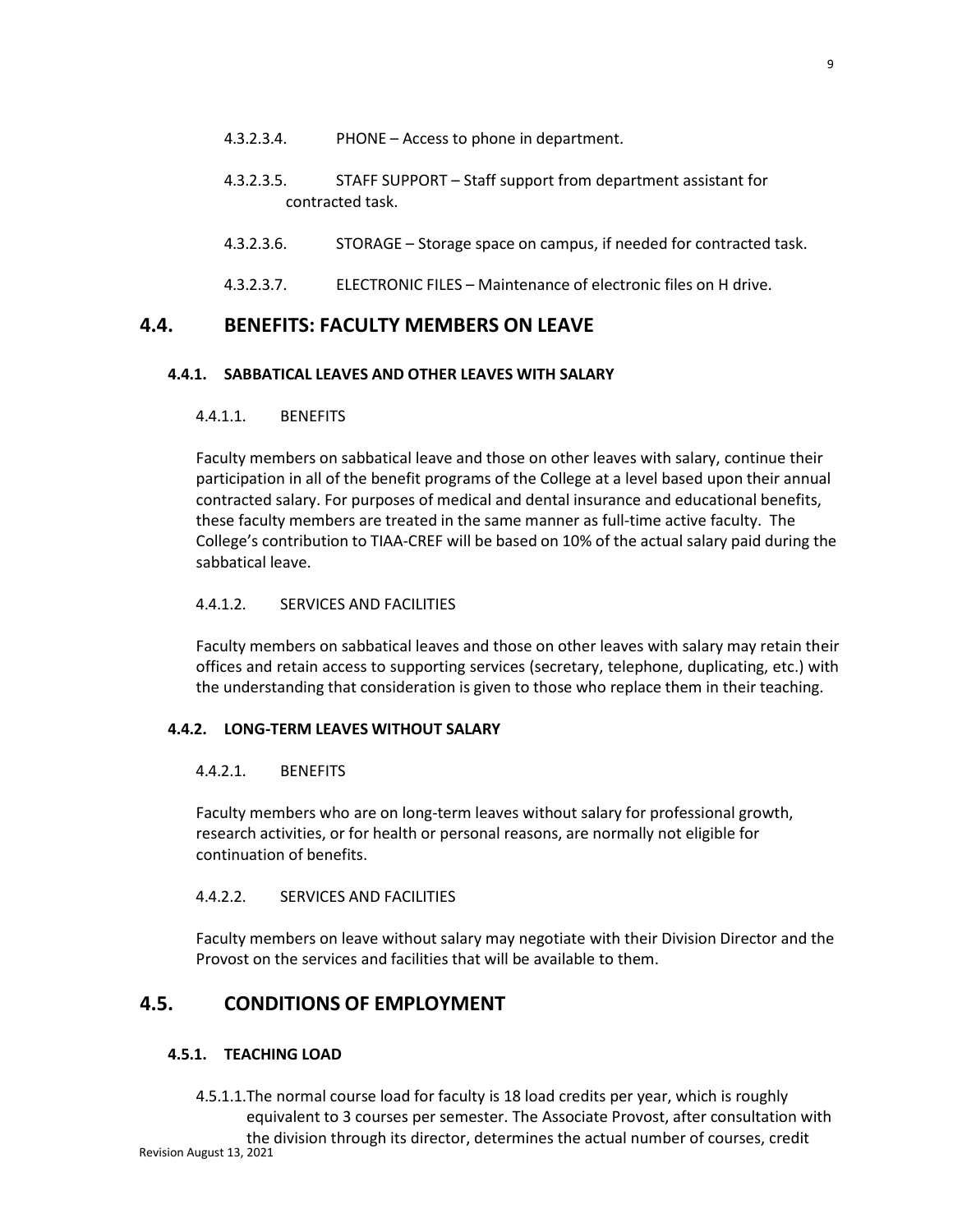hours, amount of studio, laboratory, or classroom time, and class size requirements for faculty. The Associate Provost tries to ensure that faculty teaching loads are distributed as evenly as possible.

4.5.1.2.The teaching loads of faculty members are reduced in various circumstances. Although these reductions are stated in terms of courses, they are interpreted in thesame way as the basic requirement. Division Directors receive a one course reduction each semester. Sources outside the College and the College Faculty Development Program may also fund reduction in teaching load. It is the responsibility of the division to integrate load reductions into its program. Other faculty members are not expected to carry additional teaching responsibilities to accommodate load reductions.

# **4.5.2. TRAVEL POLICY: PROFESSIONAL CONFERENCES**

### 4.5.2.1. EXPENSE COVERAGE

The College encourages attendance at and participation in professional meetings in the belief that both the College and the faculty member benefit.

Every faculty member is entitled to an annual expense allowance for professional meetings. The College pays full expenses up to a limit of \$1,200 if the faculty member participates in the program (e.g., by delivering a paper, chairing a session, serving as a formal discussant on a panel, serving as a member of a formal council or committee), and one half of the expenses up to a limit of \$400 for attendance at a meeting. If a faculty member attends a professional meeting as an officer of the College, or to recruit faculty, the College pays all expenses.

### 4.5.2.2. TRAVEL ARRANGEMENTS AND VOUCHERS

The necessary arrangements due to one's absence are made with the approval of the Division Director.

To obtain travel funds, the faculty member completes the "Travel Request Form" available from the Provost Office at least two weeks prior to departure. If a faculty member is participating in the program, a copy of the program or other evidence of participation must accompany the request. The form is submitted to the department chair who approves full or half expenses. The chair sends the form to the Provost for review and, if approved, forwards the form to the Business Office which will issue a cash advance of up to \$200. The faculty member may opt not to receive an advance payment.

At the conclusion of a trip, faculty members resubmit to the Provost Office the "Travel Request Form" with receipts and an accounting of all expenses. Faculty members receiving prepayment of travel expenses must reimburse the College if expenses were less than estimated.

### **4.5.3. TRAVEL REIMBURSEMENT POLICY**

4.5.3.1.Advanced Approval – All College related travel requires an Employee Travel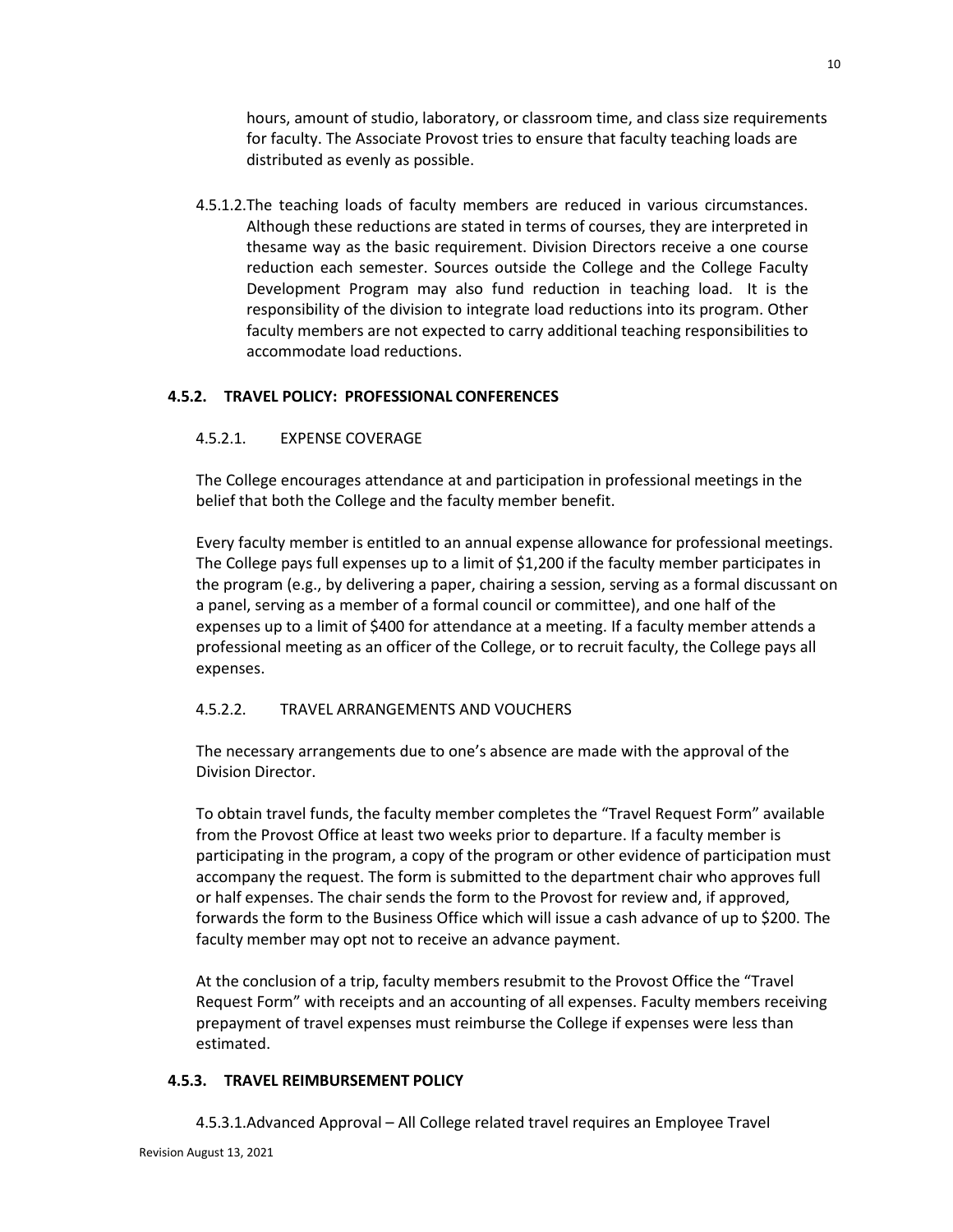Expense Report form indicating advance approval by the appropriate department supervisor prior to the travel date. Any exceptions to this rule need prior written approval of the division Vice President, the President, or the Vice President for Finance and Administration.

- 4.5.3.2.Transportation Travelers are encouraged to compare all of the costs associated with each mode of transportation and select the one that is the most costeffective. While traveling on College Business in any vehicle, the driver and passengers must comply with all applicable laws, including the wearing of seat belts.Travelers should also avoid the use of cell phones while driving.
	- 4.5.3.2.1. Authorized Drivers College drivers are defined as those persons, at least 18 years of age, including all College authorized officers, members of the Board of Trustees, faculty, staff, students, or volunteers from the using department. Drivers using leased vehicles must be at least 21 years of age; drivers using vans and buses must be at least 25 years of age.
	- 4.5.3.2.2. Drivers of College vehicles are required to have a current, valid Indiana or other State driver's license, with no suspensions. Drivers of buses must have a commercial driver's license (CDL). A photocopy of the valid driver's license is retained by the Purchasing Department. Driving records of all drivers of College use vehicles are subject to verification by the College through State Departments of Motor Vehicles.
	- 4.5.3.2.3. Rented Vehicles Travelers may be reimbursed for a rented vehicle and for gasoline purchases while on official College business. College guidelines do not provide for reimbursement for luxury vehicles. The College has contracted for the rental of automobiles and vans. The College has a business account and receives discounts on all rentals. The Purchasing Department should be contacted to arrange for the rental vehicle. Rentals obtained through the Purchasing Department should be noted as "College Vehicle" on the Travel Expense Report.

Travelers using commercial transportation (i.e., air, train, or bus) may be reimbursed for a rented vehicle and for gasoline purchases while on official College business in conjunction with the commercial transportation. Prior approval of your division Vice President, the President, or the Vice President for Strategy and Finance is required.

- 4.5.3.2.4. Personal Vehicles Personal vehicles may be used for a particular trip or with prior written approval of your divisional Vice President. A traveler who uses a personal vehicle will be reimbursed at 80% of the authorized current federal rate, which will be updated annually, for the actual driving distance.
- 4.5.3.2.5. Airfare Travelers may be reimbursed for the lowest, non-stop coach class airfare and are encouraged to take advantage of advance reservations discounts. Travelers are also encouraged to consider discounts for extending the trip to include a Saturday night stay. The cost of additional meals and lodging resulting from the extended stay, however, must be weighed against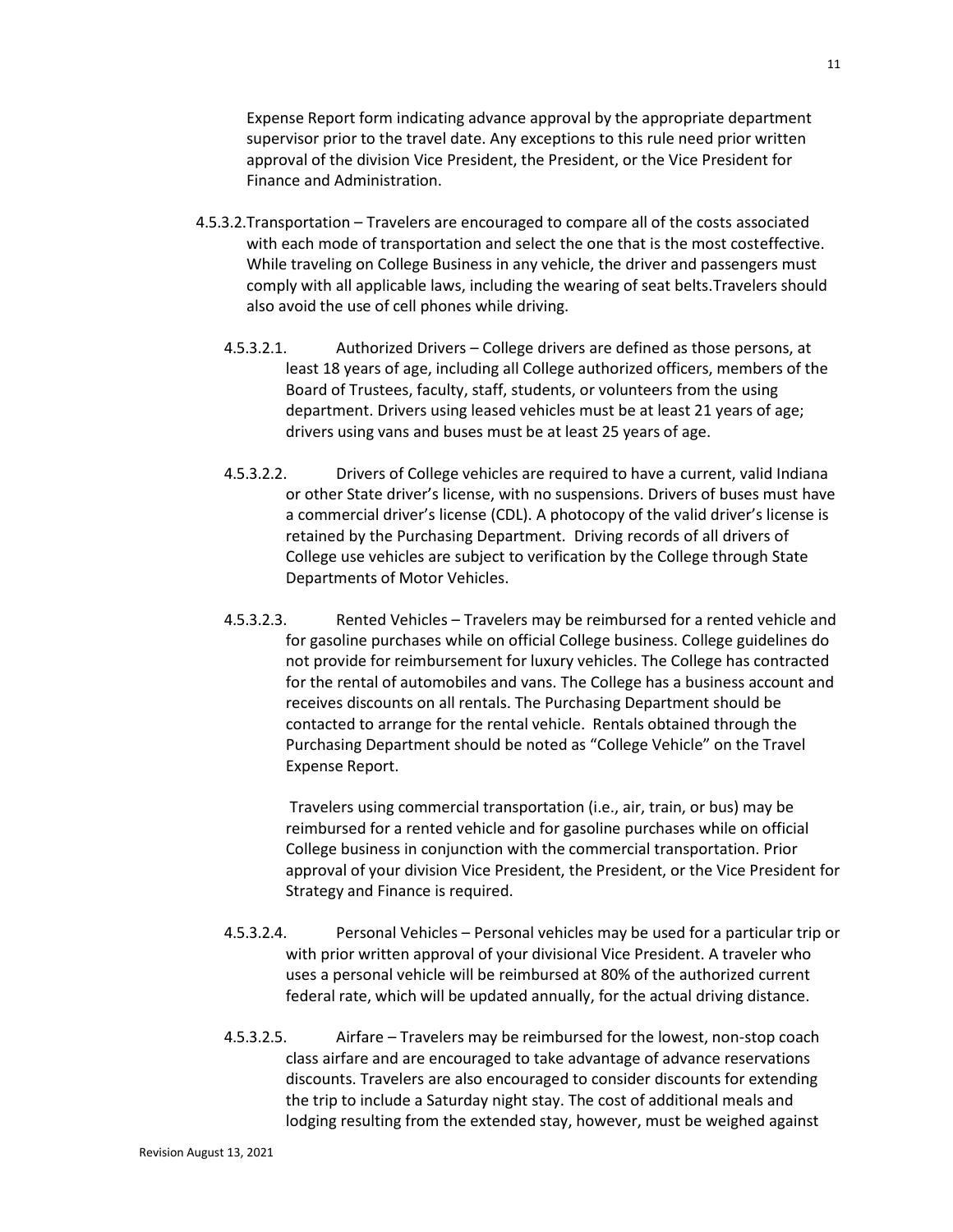the savings realized from the discounted airfare. The traveler should include a statement regarding the cost comparison and potential for savings by extending the trip.

- 4.5.3.2.6. Ground Transportation to/from Airports A traveler using a personal vehicle may be reimbursed for the mileage to/from the air terminal, but the reimbursement may not exceed the mileage using the workplace as the point of departure/return. Airport parking charges are a reimbursable expense. If the traveler is not able to leave his/her vehicle at the airport, mileage for two round-trips will be reimbursed for the traveler's drop-off and pick-up, along with reasonable short-term parking charges.
- 4.5.3.2.7. Other Transportation Expenses For travel between business locations, travelers are encouraged to choose the most cost-effective means of ground transportation available and will be reimbursed for shuttles, taxis, local mass transit, and reasonable charges for limousine services based on comparable modes of transportation. Other reimbursable transportation expenses include parking, bridge, highway, and tunnel tolls.

### 4.5.3.3. Travel Meals

- 4.5.3.3.1. Reimbursable Meals Meals incurred while traveling on College business will be reimbursed to the traveler on a per diem basis only when overnight travel takes place at a rate based on the Federal Standard Meal Allowance. Contact the Accounts Payable Department for current rates. Tips and gratuities must be covered with the per diem funds. Meals that are included in a conference fee are not reimbursable.
- 4.5.3.3.2. Non-Reimbursable Meals When the business travel does not include an overnight stay and a traveler's meal does not qualify as a "Business Meal" (see below), the meal is defined by the IRS as "personal." Personal meals do not qualify for reimbursement under these guidelines.
- 4.5.3.4.Business Meals Business meals, entertainment, and other business-related expenses that occur during travel will be reimbursed at the actual cost provided that: 1) the expense was incurred as part of the ordinary and necessary College Business; 2) the expenditure was not lavish or extravagant; and 3) there was a substantial business discussion during, directly before, or directly after the meal of event. These meals or events must include at least one non-College employee to be considered business-related. The traveler must include the following documentation: 1) the original itemized receipt; 2) names and affiliations of attendees; and 3) the business purpose of the meeting meal or event. If a business meal is claimed, then the traveler will not be reimbursed the per diem for that particular meal.
- Revision August 13, 2021 4.5.3.5.Lodging – Travelers will be reimbursed at the actual reasonable single room rate; including applicable taxes, for College business that is conducted more than 50 miles from campus. The appropriate supervisor determines reasonableness of the lodging rates. If the traveler is attending a conference, it is appropriate to stay at thehotel that is hosting the conference. If the hotel requires prior financial commitment(e.g., prepayment for one night or credit card guarantee), the traveler is responsible for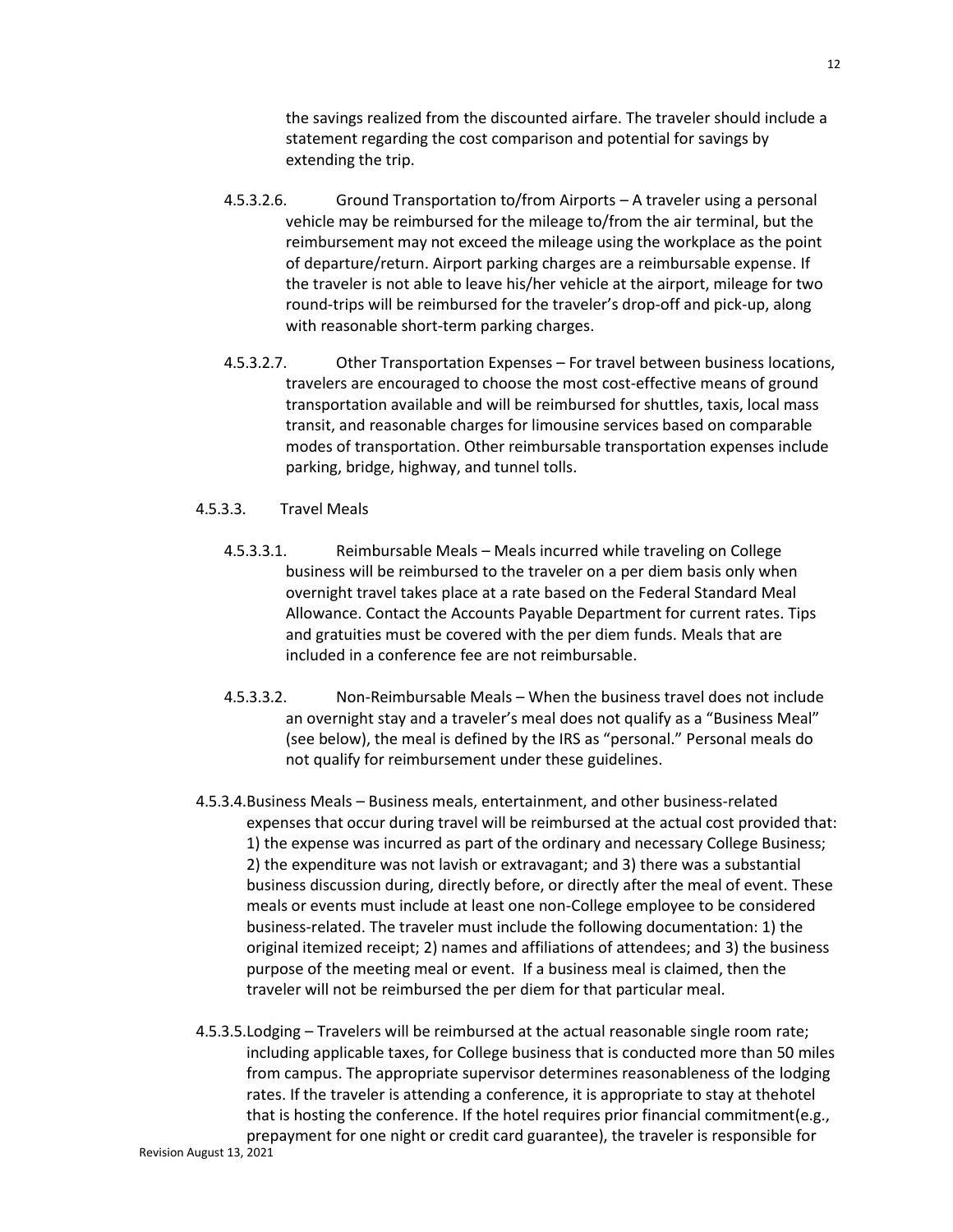notifying the hotel of a cancellation and will not be reimbursed for the penalty, if he/she fails to make the cancellation notification. The traveler's supervisor may approve an exception if the failure to notify the hotel of the cancellation is due to extenuating circumstances beyond the traveler's control.

- 4.5.3.6.Other Reimbursable Expenses Travelers may also be reimbursed for actual reasonable telephone, copying, computer connection, and other business costs. Registration fees necessary to attend a conference or meeting are also reimbursable.
- 4.5.3.7.Non-reimbursable Items Personal expenses will not be reimbursed by the College and should not be reported on the Travel Expense Report. Non-reimbursableitems include (but are not limited to):
	- 1. Alcoholic beverages
	- 2. Personal entertainment expenses (e.g., airline headsets, movies, tours, sporting events)
	- 3. Traffic fines, parking tickets and court costs
	- 4. Lost and overweight baggage
	- 5. Personal auto repairs, personal credit cards and annual fees, personal telephone charges
	- 6. Insurance for rental vehicles
	- 7. Medical expenses
	- 8. Additional life insurance
	- 9. Meals associated with trips that have no overnight stay
- 4.5.3.8. Prepayments and Cash Advances
	- 4.5.3.8.1. Travel advances should be requested using the Employee Travel Expense Report form at least two (2) weeks prior to the date when an advance is needed. The maximum amount of an advance will be \$200 per trip.
	- 4.5.3.8.2. The advance check is written the Thursday closest to the date of departure. Purchase Orders, College credit cards, check requests, or personal credit cards should be used to reserve hotel rooms and to pay for registration fees. Some states waive the state tax on the room charge for non-for-profit organizations. A separate tax-exempt form pertaining to the College may be needed and can be obtained from the Business Office. Reimbursement for use of a personal car will be made after the trip when the actual expense report is completed and should not be requested as part of an advance.
- 4.5.3.9.Reporting and Documentation of Expenses The traveler may request reimbursement for travel-related expenses by completing the Employee Travel Expense Report. The Employee Travel Expense Report should be forwarded to the signature authority for the account being charged or the traveler's supervisor for their review, approval, and signature. The approved Employee Travel Expense Report should be submitted to the Accounts Payable Office with ten (10) business days of the completion date of the trip.
	- 4.5.3.9.1. The following documentation is required to substantiate expenses for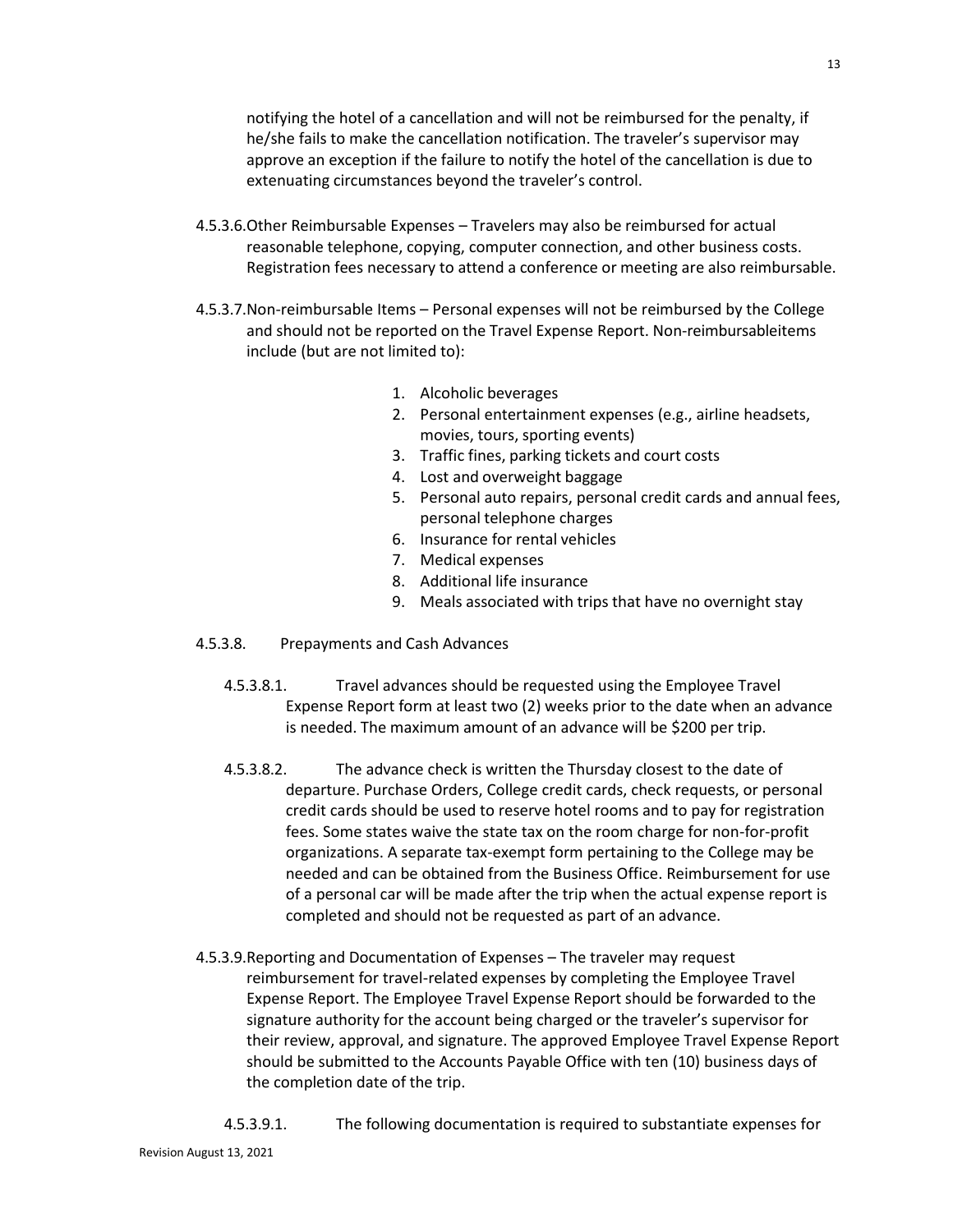reimbursement:

- 1. Air/Rail/Bus Original passenger receipt or e-ticket printout
- 2. Lodging Original itemized hotel bill (includin telephone calls) providing proof of payment
- 3. Car Rental Original rental agreement providing proof of payment
- 4. Business Meals/Entertainment Original receipt plus names of the individuals present, business affiliations, business purpose of the meal meeting, and the date/place of the meeting
- 5. Travel Meals (per diem) No receipts required
- 6. Conference/Registration fee (if not prepaid) Original receipt showing proof of payment
- 7. Travel Expenses (other than the above) Exceeding \$25 per expenditure require receipts
- 4.5.3.9.2. Claims for reimbursement of expenses not covered by these guidelines or exceptions will be returned to the traveler. Upon written recommendation of the traveler's division Vice President and appropriate justification, the President (or his/her designee) has the sole authority to approve reimbursement not covered by or exceptions to this policy.
- 4.5.3.10. College Issued Cell Phones A College issued cell phone is to be used for College Business only. Employees have an obligation to use College issued cell phones in a responsible, informed, and safe manner and observe all applicable laws or regulations. Employees using College issued cell phones are responsible for securing them. Losses shall be reported immediately to the Director of Purchasing. Employees may be held liable for lost, stolen, or damaged College issued cell phone equipment. Using a College issued cell phone while operating a motor vehicle is prohibited. Employees should move their vehicle from the travel portion of the roadway when using their cell phone.

# **4.5.4. COLLEGE VEHICLES**

# 4.5.4.1. AUTHORIZED DRIVERS

- 4.5.4.1.1. College drivers are defined as those persons, at least 18 years of age, including all College authorized officers, members of the Board of Trustees, faculty, staff, students, or volunteers from the using department. Drivers using leased vehicles must be at least 21 years of age; drivers using vans and buses must be at least 25 years of age.
- 4.5.4.1.2. Drivers of College vehicles are required to have a current, valid Indiana or other State driver's license, with no suspensions. If required by law, drivers of buses must have a commercial driver's license (CDL). A photocopy of the valid driver's license is retained by the Purchasing Department. Driving records of all drivers of College use vehicles are subject to verification by the College through State Departments of Motor Vehicles.

# 4.5.4.2. OPERATION OF COLLEGE VEHICLES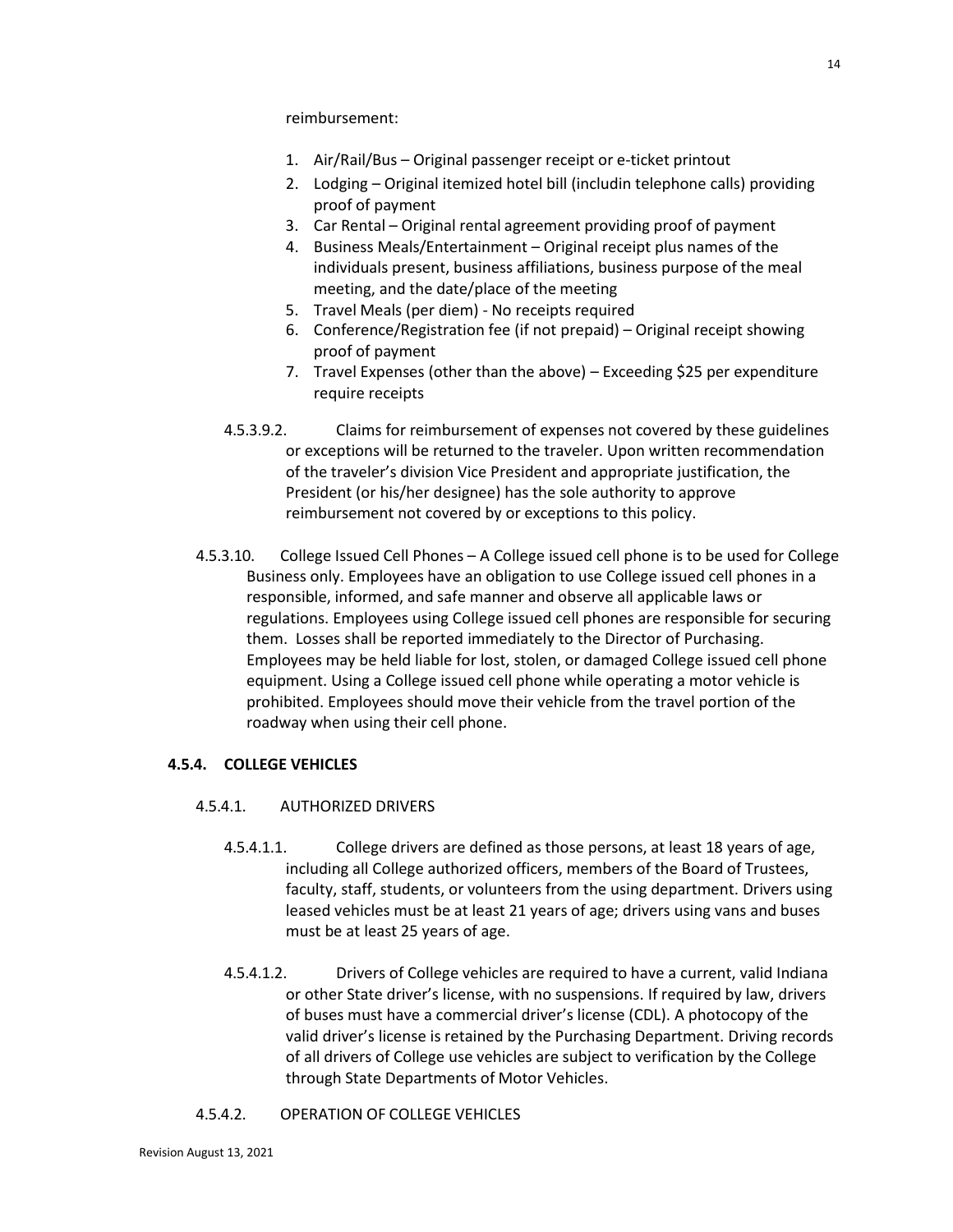- 4.5.4.2.1. All drivers who operate College leased vehicles must comply with all policies, procedures, rules, and instructions covering the use of College leased vehicles. The driver must obey all traffic laws at all times. Failure to obey the Law of the Land may disqualify a driver from future use. Any traffic citations or fines are the responsibility of the driver involved.
- 4.5.4.2.2. All College Vehicles are non-smoking vehicles with no exceptions.
- 4.5.4.2.3. Cell Phone may not be used while driving except with hands-free accessories.
- 4.5.4.2.4. It is the driver's responsibility to ensure the use of seat belts by all vehicle occupants.
- 4.5.4.2.5. Drivers of College vehicles are personally responsible for vehicles operated by them. Should damage result through misuse or gross negligence, the operator may be required to make restitution to the College.
- 4.5.4.3.PASSENGERS Passengers are limited to those persons who are properly authorized to participate in College functions with a driver traveling on official business. "Properly authorized" includes driver's spouse, students, or guests of the College whose presence as a passenger is directly related to the driver's official business. This section of the policy also applies to other College vehicles such as golfcarts and mules.

### 4.5.4.4. PROCEDURE TO PICK UP AND RETURN A LEASED VEHICLE

- 4.5.4.4.1. Location Keys and the rental agreement will be picked up from and returned to Security at the Security Building. College vehicles may not be taken to a person's residence for a next day departure or late return unless prior written approval has been obtained from their Department Head/Chair and provided to the Purchasing Department. The vehicles are parked in the Senior Parking Lot on the corner of Madeleva Drive and McCandless. Vehicles may be picked up from the Senior Lot and should be parked in this lot upon return.
- 4.5.4.4.2. Driver Inspection The driver of the vehicle should inspect the vehicle before driving it. The vehicle should be checked visually to assure that the tires are in good condition, the side-view mirror is usable, and that it has a gas cap, a spare tire, and a jack. The brakes, lights, and other controls should be tested for proper working conditions.
- 4.5.4.4.3. Care of the Vehicle The vehicle must be returned in the same condition it was received. Drivers should ensure that the vehicle is clean and that all trash and debris are disposed of prior to returning the vehicle to its assigned parking lot. A cleaning fee may be assessed. The vehicle must be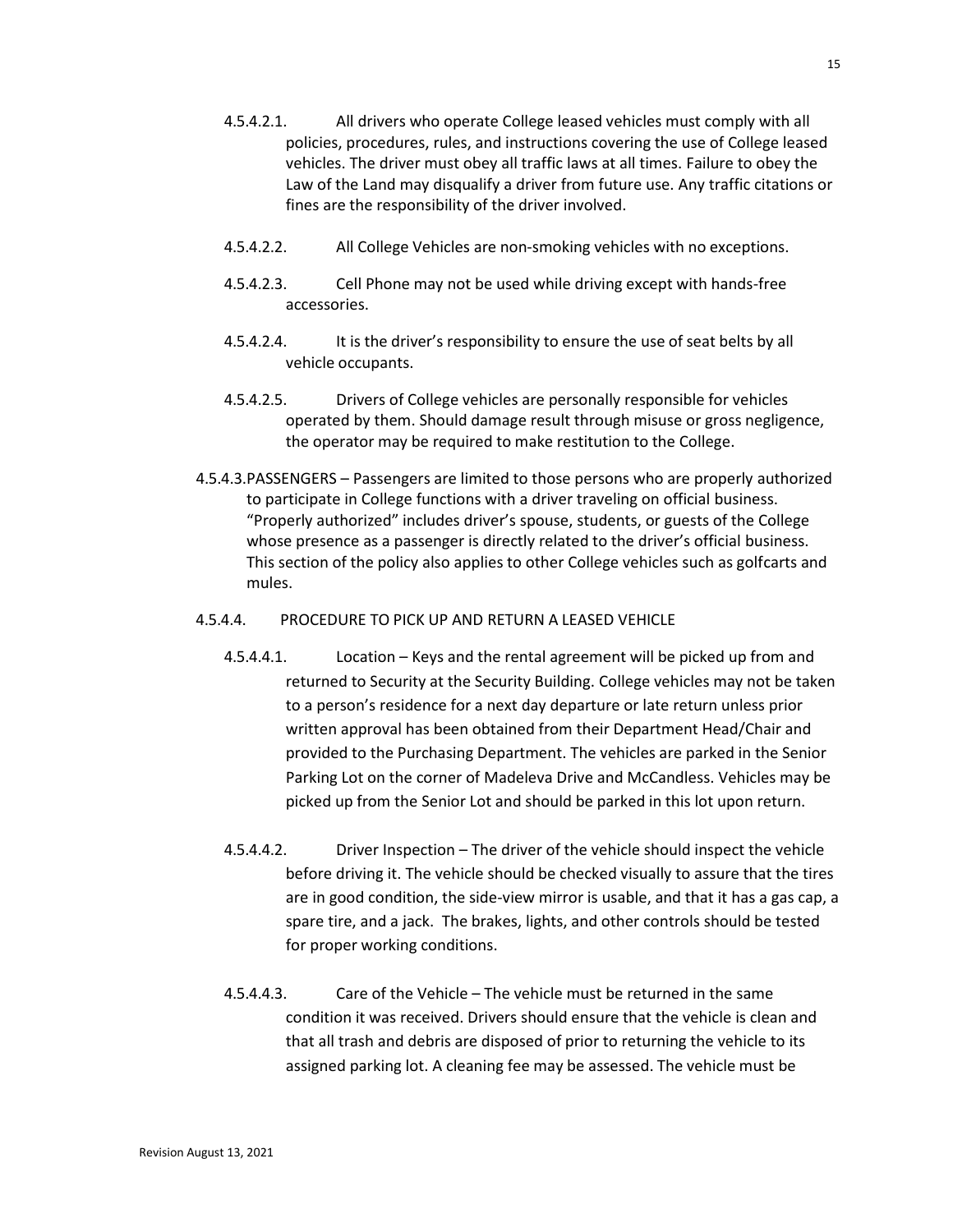returned with a full tank of gas. If the gas tank is not full, the department will be charged for the gas plus a refueling fee.

4.5.4.4.4. A Rental Agreement will be issued with each vehicle when it is picked up. Upon return, the Rental Agreement must be returned to Security or the Purchasing Department along with the keys and credit cards.

# 4.5.4.5. LIABILITY INSURANCE

Liability insurance is provided for authorized College drivers to operate College vehicles on official College business.

The College reserves the right to recover from a driver the amount expended to provide the defense and/or pay a settlement or final judgment, if it is shown while performing official business for the College, the driver acted fraudulently or with intentional malice causing bodily injury, wrongful death, or property damage.

The College is not responsible for any items left in unattended vehicles.

# 4.5.4.6. REPORTING VEHICLE ACCIDENTS

For the purpose of safety and loss risk analyses, all accidents involving College use vehicles must be reported immediately to the nearest police department, the College's Insurance Company, and the College's Business Office. All accidents are to be reported within 24 hours, even if another vehicle is not involved or there are no apparent injuries or property damages. Helpful instructions for reporting accidents are provided on the back of the rental agreement.

# 4.5.4.7. DEPARTMENT RESPONSIBILITIES

A department which has permanently assigned vehicles is responsible for scheduling and maintaining its assigned vehicles. The department is responsible for enforcing all rules, policies, and guidelines relating to the vehicles as stated herein. Failure to do so may result in the suspension of vehicle privileges.

# 4.5.4.8. MISSUE OF COLLEGE VEHICLES

Misuse of any College vehicle may result in disciplinary action. The following is a list of guidelines constituting misuse:

- 1. Driving without Authorization
- 2. Driving without a valid Driver's License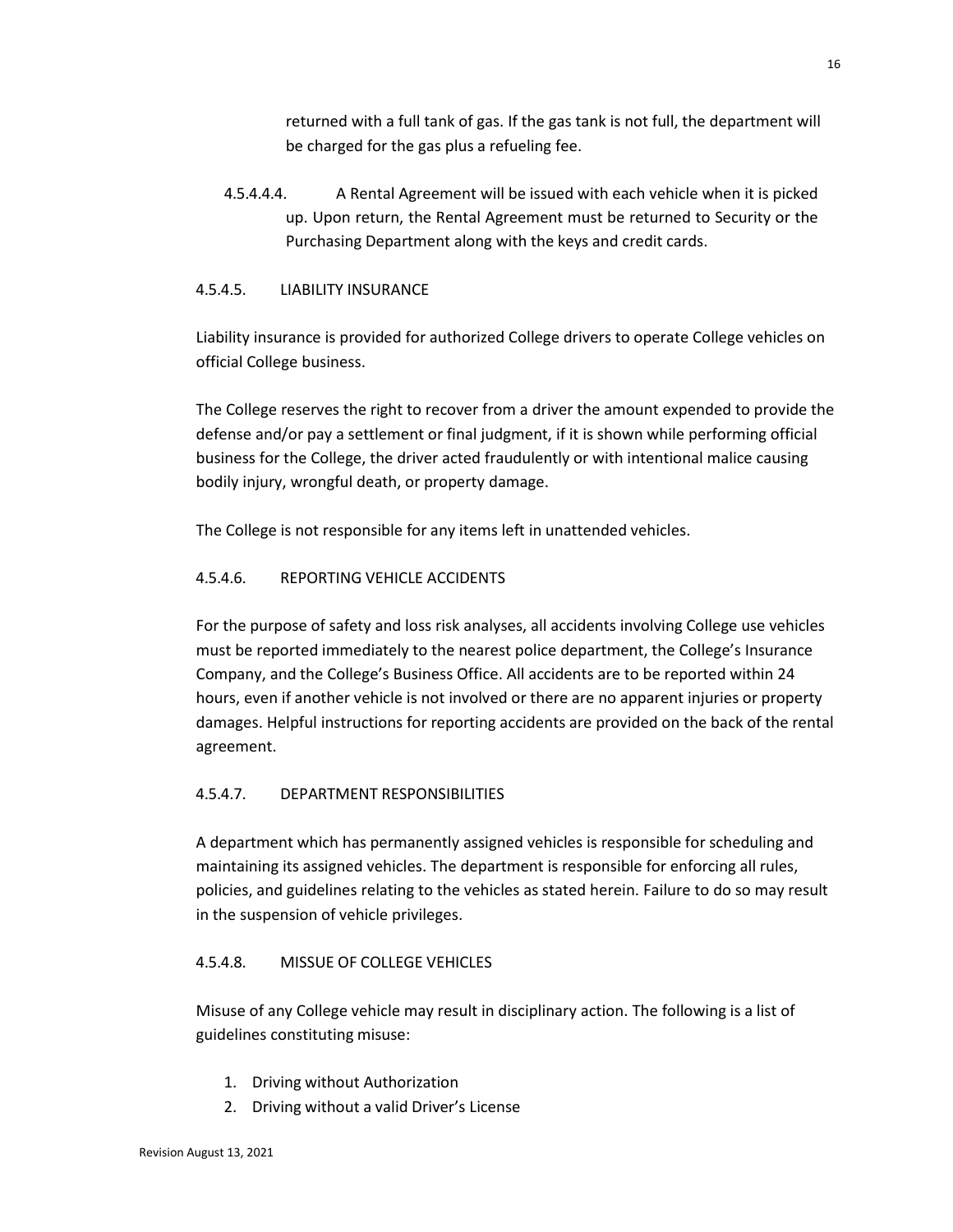- 3. Allowing an unauthorized person to drive a College vehicle
- 4. Driving recklessly, not obeying traffic laws
- 5. Falsification of vehicle forms
- 6. Failure to comply with the Vehicle Usage Policy

# 4.5.4.9. USE OF PERSONAL VEHICLES FOR OFFICIAL COLLEGE BUSINESS

Each Vice President has the responsibility for authorizing persons to drive privately owned vehicles to conduct official College business. Important: If a personal vehicle is used for College business, the vehicle owner's insurance is primary in the event of an insurance claim. Mileage for use of personal vehicles will be reimbursed at 80% of the authorized current federal rate, which will be updated annually, for the actual driving distance.

VIOLATION OF THIS POLICY MAY RESULT IN THE SUSPENSION OF THE DRIVER'S PRIVILEGES TO OPERATE A COLLEGE VEHICLE.

Questions regarding policy guidelines on the use of College vehicles on College business should be directed to the Purchasing Department.

# **4.5.5. TRAVEL POLICY: SUPPLEMENTARY**

In addition to funds for travel to professional conferences, there are some additional funds available for other types of faculty travel. The arrangements for traveling and the rules for spending money are the same as for professional travel, except that the "Travel Request Form" is submitted to the administrative officer from whose budget the travel is paid.

# 4.5.5.1. INSTRUCTION-RELATED TRAVEL

Faculty members may also take students on trips which are part of courses or which are of educational benefit to the students. The College may subsidize the faculty member's expenses in these cases. The College may also subsidize the expense of faculty members when College courses must be taught off-campus (e.g., in hospitals) or when field work must be supervised (e.g., practice teaching). Such expenses are included in a department's budget.

# 4.5.5.2. FACULTY RECRUITMENT

Faculty may also travel to recruit new faculty, to represent the College at meetings of educational organizations, to speak to chapters of the Alumnae Association, or to aid the College's development effort. The expense of such travel is covered through the budget of the administrative office involved: in the first two cases by the Provost Office, in the third through the Alumnae Office, in the last by the Development Office.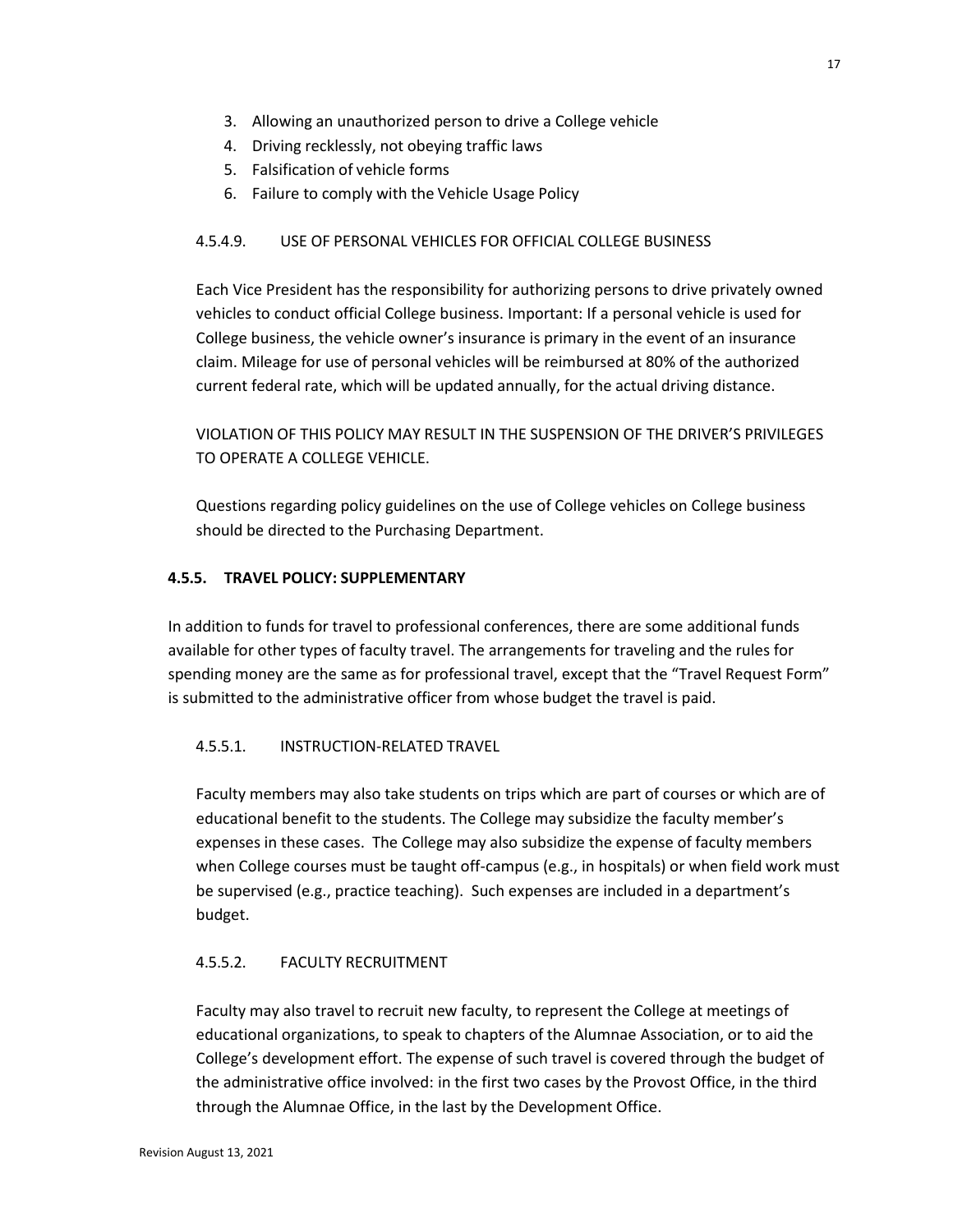### **4.5.6. FACULTY OFFICES**

The College strives to provide each full-time faculty member with a private office. Part-time faculty members often share offices with each other. Each office is equipped with a computer, desk, telephone, chair, and filing cabinet. Additional equipment such as desks lamps, bulletin boards, blackboards, and bookcases are sometimes available. Faculty members consult their Division Director to obtain the furniture and equipment they need.

# **4.5.7. STAFF OR ADMINISTRATIVE SERVICES**

Ordinarily, several departments share the services of one staff or administrative assistant. The departments which share a staff or administrative assistants work out a fair allocation of the secretary's time and a priority of the jobs to be done. Staff or administrative assistants are generally responsible for typing departmental reports, class syllabi and examinations, class materials, letters of recommendation and professional letters, reports and material for College committees on which faculty serve, and manuscripts of professional work. Staff or administrative assistants should not be asked to do personal work on College time (e.g., typing the final copy of a dissertation).

### **4.5.8. SUPPLIES AND SERVICES**

Each department maintains its own stock of supplies for academic and professional purposes. Provision for supplies is made through the department operating budget which is prepared by the department chair after consultation with the department members to anticipate expenses for the coming year. Budget expenditures are supervised by the department chair to ensure that the department stays within its overall budget and that each faculty member of the department has fair access to available supplies and services.

### **4.5.9. MAIL SERVICE**

All faculty members are assigned a mailbox in the buildings in which their offices are located. Mail is distributed twice per day, Monday through Friday. Professional mail requiring postage is charged to department operating budgets. To facilitate this, all unstamped mail should have a department designation. Intercampus mail service to Notre Dame is provided at no charge.

### **4.5.10. PRINTING SERVICE**

Because facilities for printing vary by department and building and because the policies respecting their use vary by budget and department and are subject to change, faculty members should consult their department chair about the use of those facilities.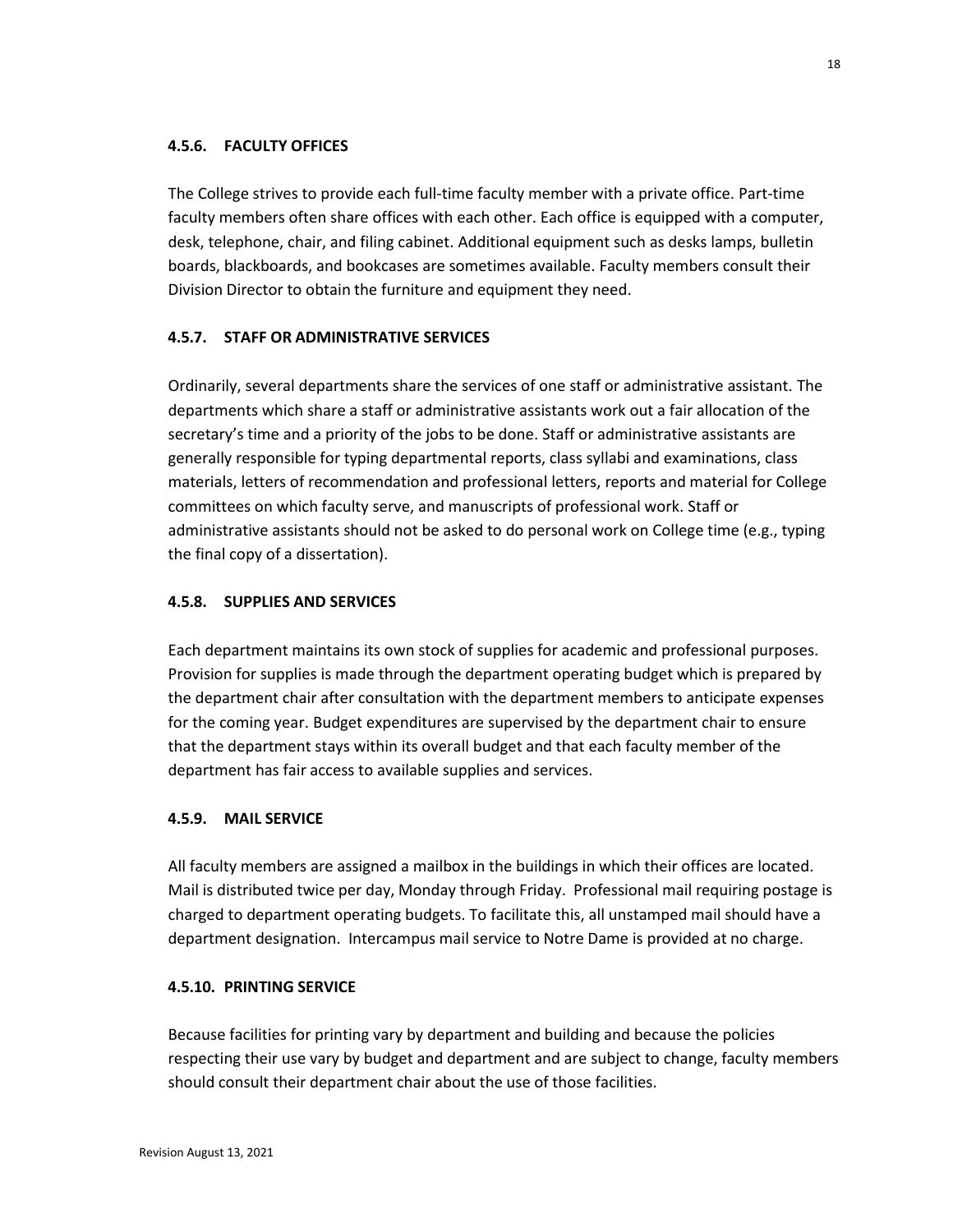### **4.5.11. PROFESSIONAL LIABILITY COVERAGE**

Faculty are covered by the College's Liability Policy for errors or omissions, bodily injury, personal injury, or property damage for which they are held to be legally liable as a result of performance of their duties as officers of instruction. This coverage includes all teaching related activities as well as activities undertaken as a member of the Board of Trustees, of the College, Academic Leadership Council, College councils, or College committees.

In cases involving legal action, an attorney selected by the insurance company will represent the interests of the faculty member. The College is not responsible for legal action that may accrue from other professional activity; e.g., suits for plagiarism or harm caused in the course of personal research.

# **4.5.12. LIBRARY PRIVILEGES**

Faculty members are granted extended borrowing privileges at the Cushwa-Leighton Library. Books and other library materials checked out by a faculty member must be returned or renewed annually at the time determined by the Circulation and Fulfillment Manager and at other times by the Manager's request. Such a request is made when someone else wishes to borrow the item, or when materials are required for inventory or other library purposes. A full description of current faculty privileges and library regulations may be found on the Library's web page.

Notre Dame faculty may use the library collection with the use of their faculty identification card. Scholars officially visiting the College enjoy the same privileges as regular faculty; an application for use of the library should be made to the Library Director.

Study carrels in the Library are available for assignment to faculty members engaged in research and writing, or on sabbatical. Assignments are generally made for one term or one year at a time, depending on the length of the research project or sabbatical leave. Faculty may contact the Library Director for information about availability of carrels.

Faculty may reserve a variety of meeting rooms for collaborative study, learning and meetings using Campus and Community Events' online reservation system.

Saint Mary's faculty members also enjoy borrowing privileges at the University of Notre Dame Hesburgh Libraries. Detailed information about using the collections at the Hesburgh Library can be obtained at its circulation desk.

Faculty at Saint Mary's have borrowing privileges at the other supported libraries of the Private Academic Library Network of Indiana (PALNI), which is accessible via the Cushwa-Leighton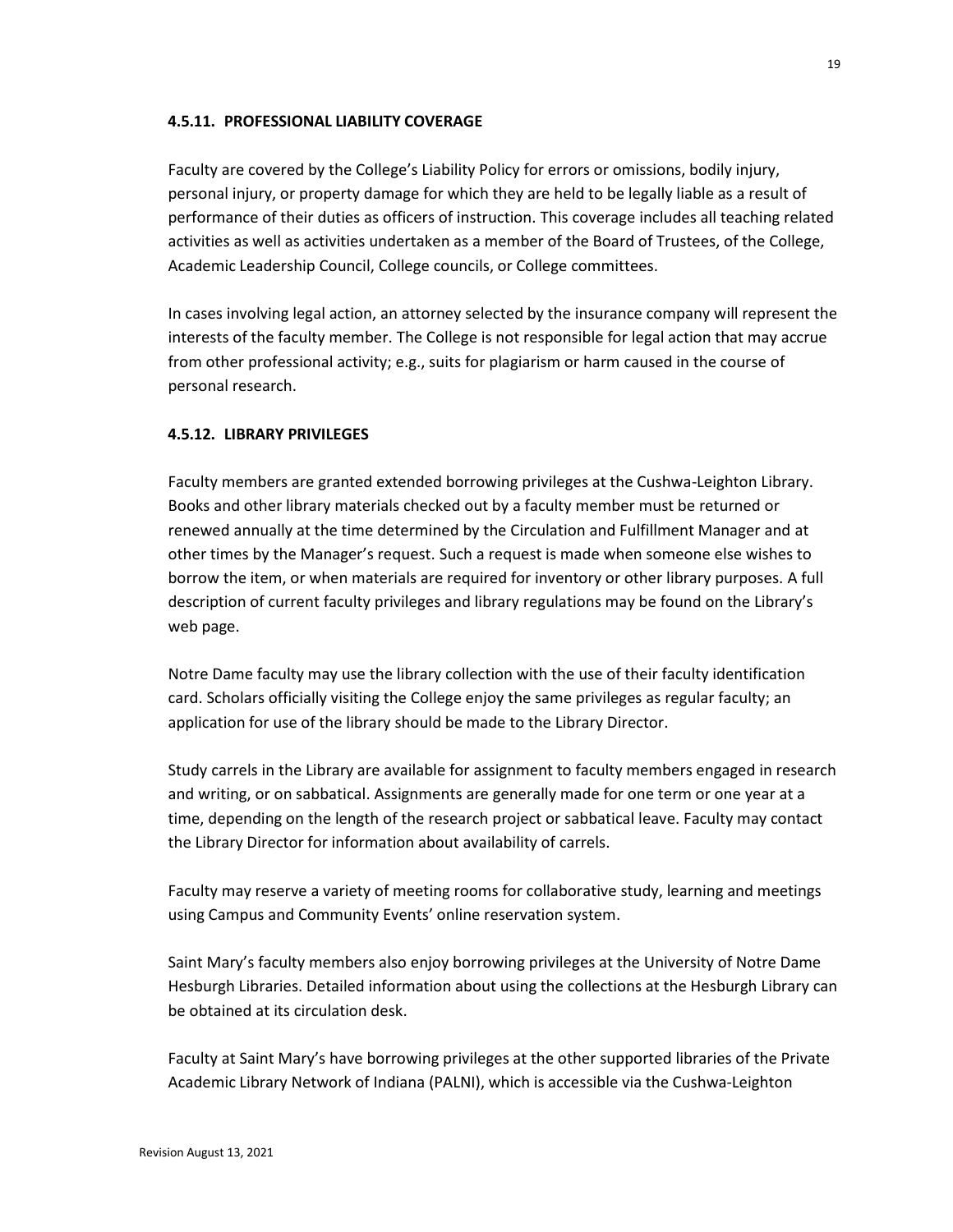Library's online catalog. Books may be requested from any other participating PALNI library and are usually delivered to campus in three to five days.

The use of local public libraries is based on residency.

# **4.6. GENERAL INFORMATION: FACILITIES, SERVICES, AND POLICIES**

# **4.6.1. ADOPTION ASSISTANCE**

- 4.6.1.1.ELIGIBILITY Full-time faculty with one year of service are eligible for this benefit. For the plan to pay benefits, the adopted child must be less than sixteen years of age when the petition for adoption is filed. If a petition for adoption is not filed on behalf of the child before age sixteen, the plan administrator, at his/her discretion may recognize other acts or proceedings before age 16 in connection withadoption instead of the requirement for a petition.
- 4.6.1.2.BENEFIT AMOUNT The plan can reimburse up to \$2,000 in covered expenses for each adopted child. Reimbursement is received when the child has been lawfully placed in the home and appropriate documentation has been provided.
- 4.6.1.3.COVERED EXPENSES following covered expenses are reimbursed by the plan ifthey are reasonably related to the adoption of the child:
	- 1. medical, surgical, and hospitalization expenses related to the pregnancy of the natural mother of the child, or related to the birth of the child;
	- 2. court fees;
	- 3. expenses for legal services of a licensed attorney;
	- 4. fees payable to a competent government agency for filing a legal document;
	- 5. other legal expenses reasonably related to the adoption process;
	- 6. fees paid to a child welfare, placement, or other agency authorized to assist in the adoption;
	- 7. other expenses approved by the plan administrator.

# 4.6.1.4. EXPENSES NOT COVERED

- 1. expenses incurred before one is eligible for the plan;
- 2. expenses in excess of a reasonable amount;
- 3. amounts paid, directly or indirectly, to a person for the placement, adoption, or care of a child if the person may not lawfully receive such payment for services.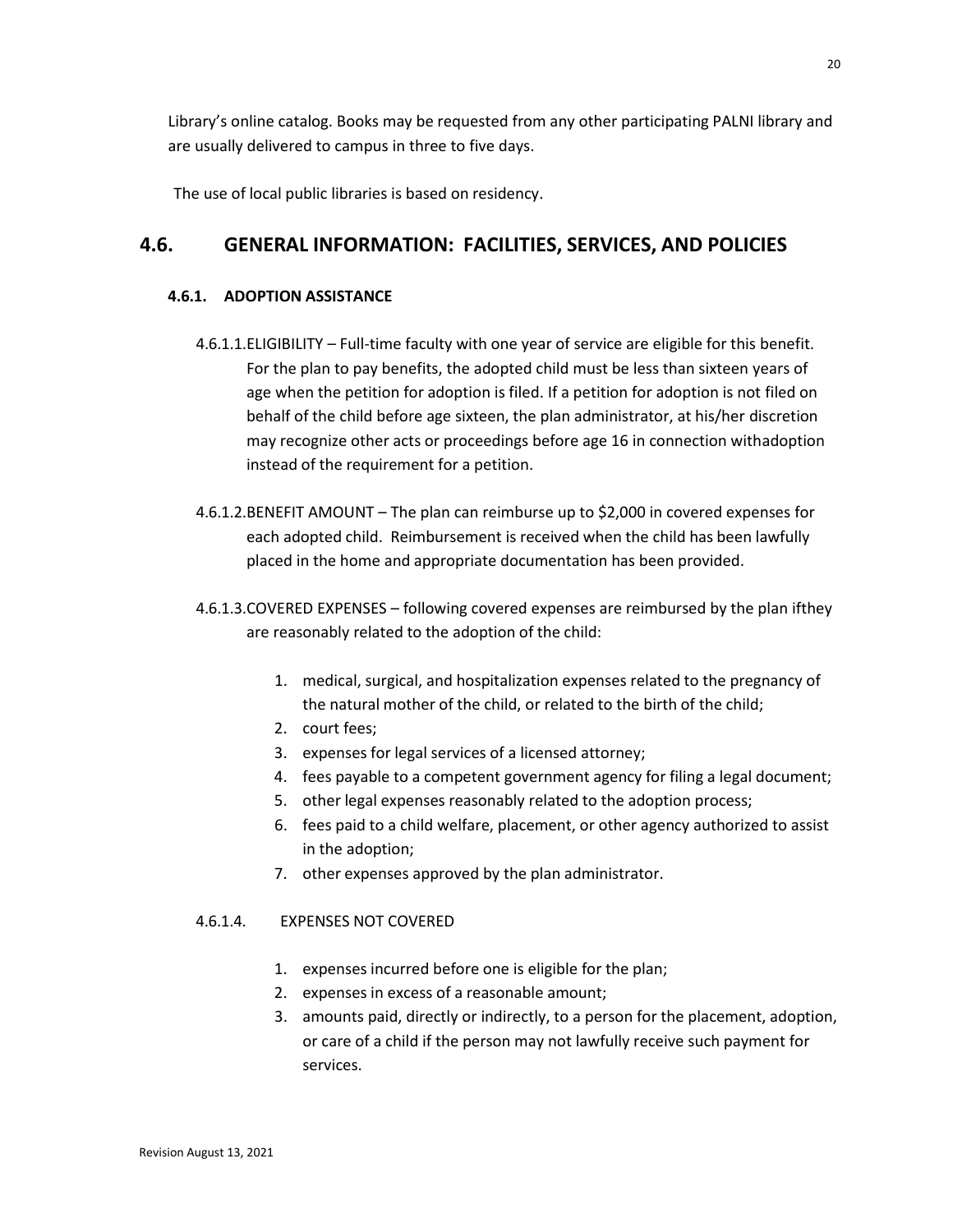### **4.6.2. ANGELA ATHLETIC & WELLNESS COMPLEX POLICIES**

Faculty have access to athletic venues for recreational use during regular operational hours. Facilities on campus also include outside tennis courts, elevated indoor track, and state-of-theart fitness equipment. Additional fitness classes are available for a nominal fee. Visit the website for more information about membership and policies:

[https://www.saintmarys.edu/athletics/angela-athletic-wellness-complex.](https://www.saintmarys.edu/athletics/angela-athletic-wellness-complex)

### **4.6.3. BANKING**

Both 1st Source Bank and the Notre Dame Credit Union have ATM's on campus. A branch of 1st Source Bank is located in the Student Center. Call a representative of either institution for account information and benefit of participation.

# **4.6.4. BOOKSTORE AND CONVENIENCE STORE**

The Saint Mary's College Shaheen Bookstore maintains school supplies, office, art and drawing supplies, cosmetics, magazines, cards, and textbooks. Faculty members are entitled to a 20% discount on most items. Textbooks are not discounted. In order to receive a discount, family members must be accompanied by the faculty member.

The Saint Mary's College Convenience Store stocks cold pop, munchies, candy and ice cream, and many other convenience items. Munch money is accepted in the convenience store but merchandise is not discounted. Hours are posted in the Student Center entryway and at the stores. The Notre Dame Bookstore is also available to faculty members with Saint Mary's identification cards entitling them to a 20% discount on most items.

# **4.6.5. CARD ACCESS SECURITY SYSTEM**

Many of the College's residential buildings also include teaching or administrative space. To enhance the safety afforded students in the residential areas, the College has invested in an automated Card Access Security System. In general, access to certain areas of a building and access via the tunnel system between buildings is controlled by the Card Access Security System.

All students are issued an Access Card with their student ID card. In addition, all full-time College employees (administrators, faculty, and staff) who have a job-related need to gain access frequently to the restricted areas may request an Access Card. An Access Card can be requested via the "Access System Request Form" from the Security Department after first getting approval of one's department head. A fee is charged for lost Access Cards. Employees are cautioned to control responsibly for their Access Card to ensure that residence halls remain safe.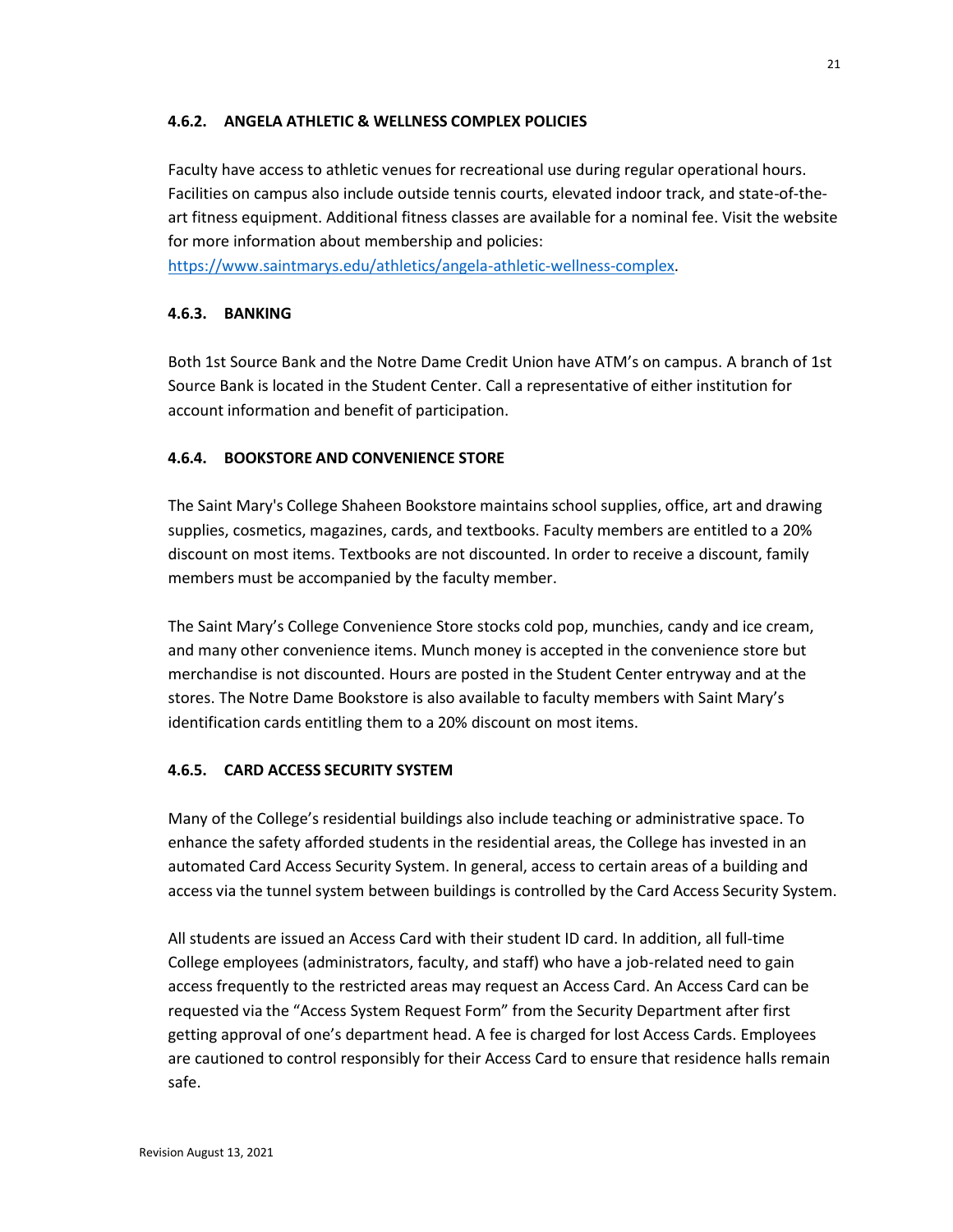### **4.6.6. CHANGE IN PERSONNEL INFORMATION**

Faculty members are strongly encouraged to report to the Office of Human Resources changes in the information originally reported in their vitae. Changes of address, telephone number, marital status, or additional education should be reported.

# **4.6.7. CHAPEL AND CHURCH FACILITIES**

Liturgies on Saint Mary's College campus are offered in several locations throughout the academic year.

- 4.6.7.1.Holy Cross Hall is located on the first floor of Holy Cross Hall and accommodates approximately 250.
- 4.6.7.2.Le Mans Hall Chapel is located in the center of the third floor. The three-story chapel accommodates 300 people.
- 4.6.7.3.The Church of Loretto is located on the southwest corner of the campus. It belongs to the Sisters of the Holy Cross. This church accommodates approximately550.

Liturgy schedules are published each semester by the Campus Ministry Office and distributed to all departments. Specific scheduling questions should be directed to Campus Ministry.

# **4.6.8. CHILDREN OF FACULTY ON CAMPUS**

Because of potential safety hazards and the possible disruption of work, the children of faculty members must be supervised while on campus.

# **4.6.9. COLLEGE PUBLICATIONS**

*The Observer* which is published daily by the student community of Saint Mary's College and the University of Notre Dame is available on campus. Faculty members also receive the *Courier*, the alumna quarterly and *Chimes*, an on-line publication of student and faculty members' literary work.

# **4.6.10. COUNSELING SERVICES: COLLEGE ASSISTANCE PLAN**

The Saint Mary's College Employee Assistance Plan is a confidential, professional service, designed to help College faculty and staff in times of personal crisis. The program assists the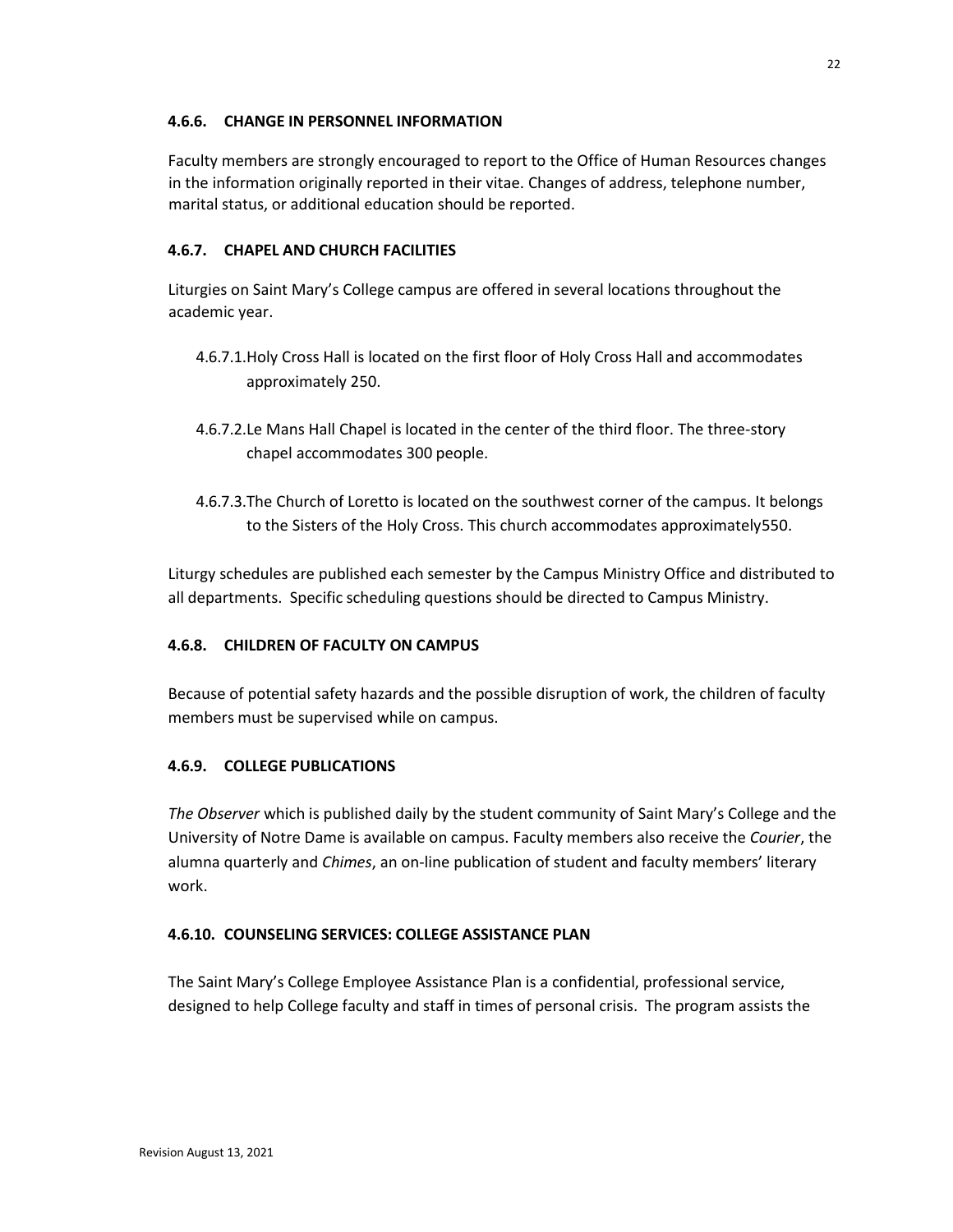identification and treatment of problems, whether emotional, financial, legal, alcohol, drug, or family related. Once the problem has been identified, the person is referred to an appropriate program. The College Assistance Plan is available to all full-time College faculty, staff, and their families. For further information on this program, call the Office of Human Resources.

# **4.6.11. CULTURAL EVENTS AND THE CULTURAL EVENTS CALENDAR**

A list of concerts, lectures, plays and other events which occur throughout the year is available on the SMC Web site. Saint Mary's College sponsors an annual Performing Arts Series. Discounted tickets are available to the Saint Mary's Community. Tickets and detailed information relevant to these events can be obtained through the Box Office located in O'Laughlin Auditorium.

# **4.6.12. DINING FACILITIES**

Faculty members are eligible to use the facilities of the Dining Hall and the 1844 Grill in the Student Center. Contact the Dining Hall for the hours of operation and special discount opportunities available to employees.

# **4.6.13. EARLY CHILDHOOD DEVELOPMENT CENTER**

Children of the Saint Mary's College community, including faculty and staff members are eligible for enrollment in the Early Childhood Development Center (ECDC) on the campus of Saint Mary's College. During the academic year, children between the ages of three, four, and five years old are eligible to enroll in the ECDC program. The Center operates five days a week from 7:30 a.m. to 5:30 p.m. A hot lunch is provided. A wide variety of part-time schedules are also available; tuition is determined by the schedule chosen. ECDC provides practicum experiences for college students majoring in education, nursing, and psychology. All members of the teaching staff have undergraduate degrees and some have advanced schooling in the field. The Center also offers an eight-week summer day camp program for children between the ages of 3 and 9 years. Registration for the summer and fall is held in the spring of each year. More information can be obtained at the ECDC website at [https://ecdc.nd.edu/.](https://ecdc.nd.edu/)

The Early Childhood Development Center also offers programs at a facility on the campus of the University of Notre Dame. Please contact ECDC for further information.

# **4.6.14. HEALTH AND WELLNESS SERVICES**

Access to Health and Wellness Services is limited to students.

# **4.6.15. IDENTIFICATION CARDS**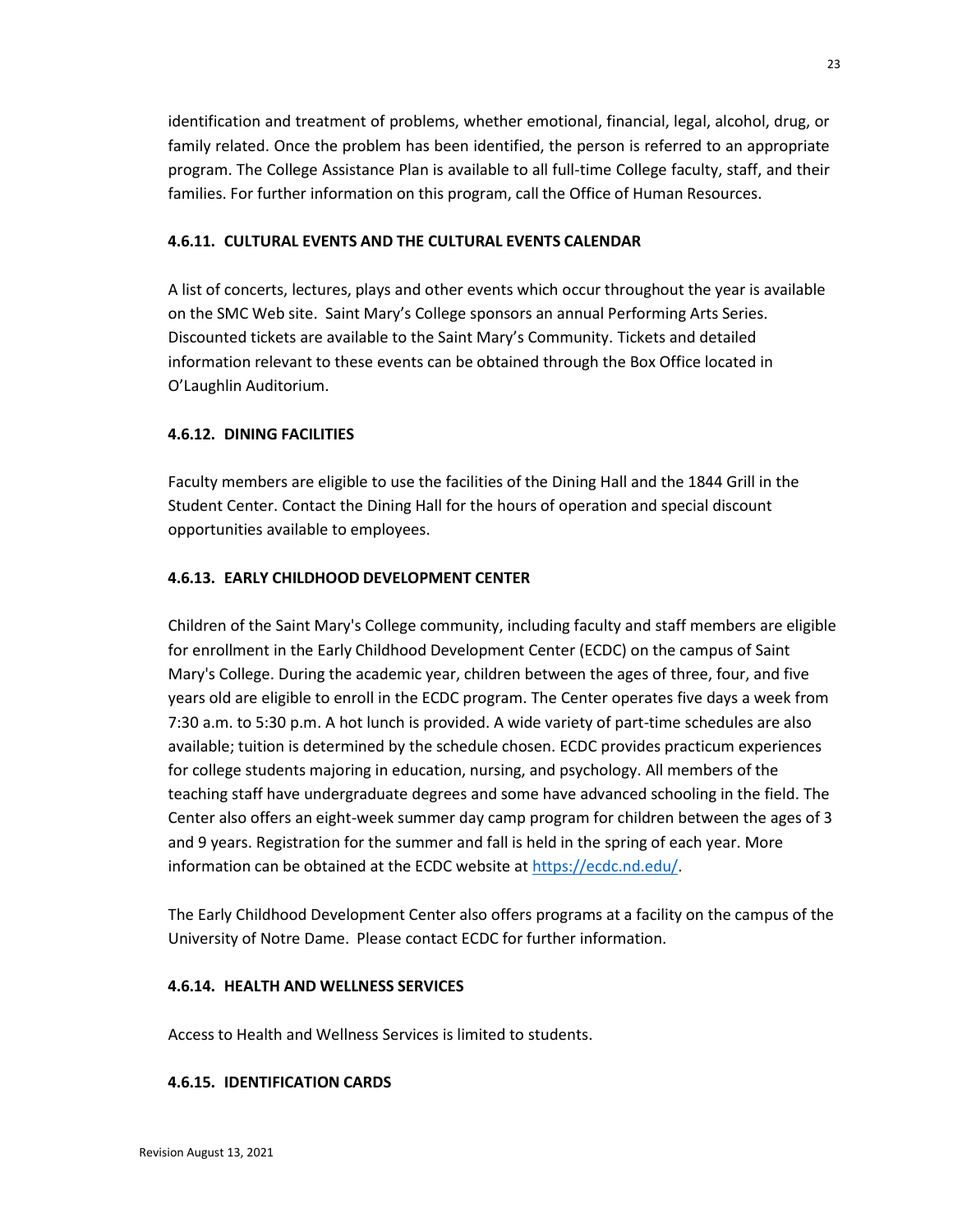Regular full-time and part-time Saint Mary's College faculty members are issued identification cards. These are useful in obtaining services at the College and are necessary for providing for the security of the work environment. The card should be carried by faculty members whenever they are on College property. All faculty members must return I.D. cards to the Human Resources Office when a faculty member service with the College ends.

### **4.6.16. KEYS**

A faculty member whose job requires keys to College buildings or equipment should keep these keys in a safe place at all times. If keys are lost or found, the department chair should be notified immediately. There is a key replacement fee. To protect the security of College equipment and insure the integrity of the lock system, keys should not be copied or loaned. If a key is lost or found, report it to your supervisor and to the Maintenance and Security Departments. All keys must be returned prior to final clearance from the College. There will be a charge for all lost keys not returned at termination. In the event that the loss of keys requires changing the locks of a building or a section of a building, the cost of the locks and new keys must be reimbursed to the College by the employee.

### **4.6.17. LADIES OF NOTRE DAME AND SAINT MARY'S**

The Ladies of Notre Dame and Saint Mary's is an organization of wives of faculty and administrators, as well as professional women serving Saint Mary's College and the University of Notre Dame. Dues are \$20.00 a year, and meetings are held regularly during the academic year to promote the social and cultural welfare of its members and to foster friendship within the Notre Dame/Saint Mary's family. The organization offers a variety of interest groups such as Bridge, Gourmet Cooking, Newcomers, and several sports and family activities.

Members are encouraged to give service to both institutions and to the community through several supportive programs. Such programs include UNICEF, and the support of the Friends of the Library at Notre Dame through the Memorial Gift Fund. The Ladies of Notre Dame and Saint Mary's Scholarship Fund provides support to students through the Offices of Financial Aid at both schools.

Kaleidoscope, the newsletter of the Ladies of Notre Dame and Saint Mary's, is published at regular intervals during the academic year. All eligible members receive the first issue of each semester; all issues are sent to active members.

### **4.6.18. LOST AND FOUND ARTICLES**

Articles lost or found on the campus should be promptly reported to the Security Department.

### **4.6.19. MORRISSEY LOAN FUND**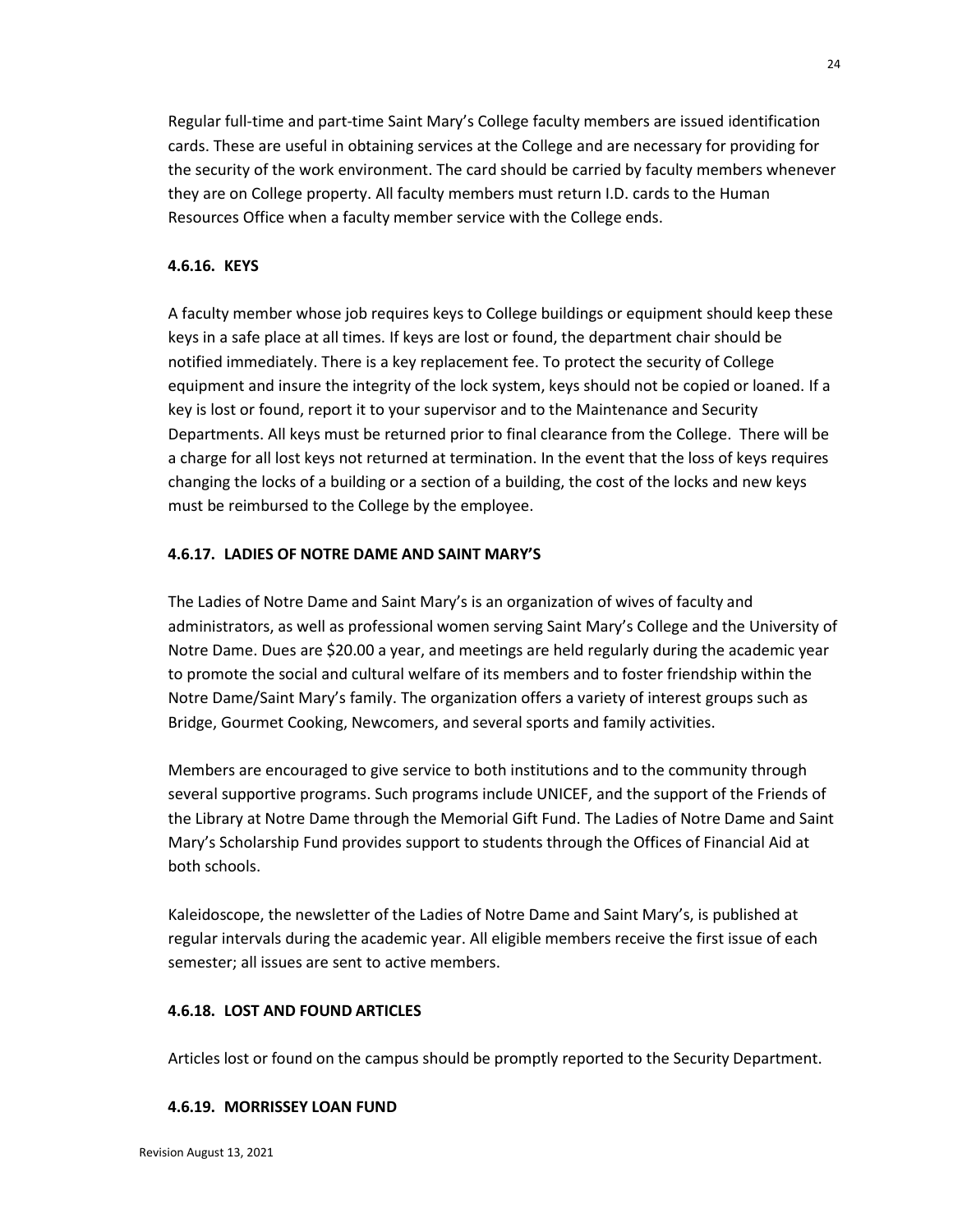The Morrissey Loan Fund advances up to \$3,500 to faculty members, staff, or students to meet unexpected or extraordinary needs. Further information on the Fund is available from the Controller in the Business Office.

### **4.6.20. MOTOR VEHICLES AND PARKING**

Faculty members may park in authorized parking areas after obtaining a Saint Mary's College parking tag from the Security Department. There is no charge for the tag.

### **4.6.21. NOTARY SERVICES**

Faculty members are provided with notary services by various staff. The service is available during business hours, subject to other demands on personnel; there is no charge.

# **4.6.22. POST OFFICE**

The campus Post Office is located on the ground level of Holy Cross Hall. It offers the services of stamp and mail order purchases, mail registry, and parcel post services. Check with the Post Office for the hours of operation.

# **4.6.23. REMEMBRANCES: ILLNESS OR DEATH**

As a general rule, in the event of the illness or death of a faculty member or staff employee of the College, only one remembrance is to be charged to College budget accounts. This program is administered through the Office of the President. Individuals receiving notification should promptly call the Office of the President where the appropriate arrangements will be made. When reporting, please indicate as much detail about the situation as possible, including hospital location, funeral arrangements, or requests for memorial gifts in lieu of flowers. Departments or offices are not to purchase flowers or memorial gifts from College department or office budget accounts. Individuals or groups may take up a collection for flowers or other gestures for friends and colleagues.

### **4.6.24. SEXUAL HARASSMENT**

# 4.6.24.1. POLICY

Saint Mary's College will not tolerate sexual harassment of its students or employees, nor will Saint Mary's College tolerate unprofessional conduct which leads to sexual harassment.

Sexual harassment may be used to describe a wide range of behaviors. These behaviors are described in the Equal Employment Opportunity Commission Guidelines. Unwelcomed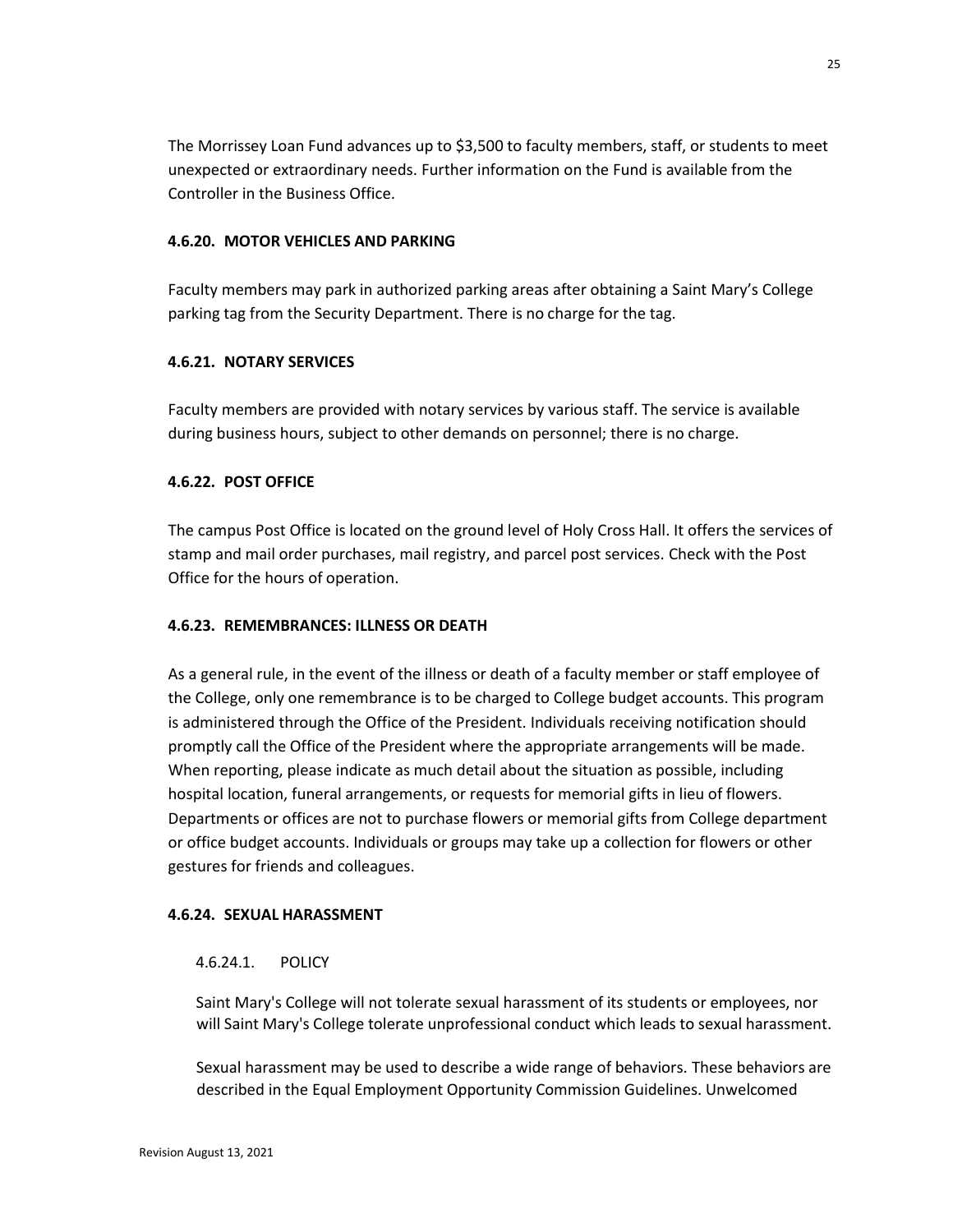sexual advances, requests for sexual favors, and other verbal or physical conduct of a sexual nature constitute sexual harassment when:

- 4.6.24.1.1. submission to such conduct is made either explicitly or implicitly a term or condition of an individual's employment or education,
- 4.6.24.1.2. submission to or rejection of such conduct by an individual is used as the basis for academic or employment decisions affecting that individual, or
- 4.6.24.1.3. such conduct has the purpose or effect of substantially interfering with an individual's academic or professional performance or creating an intimidating, hostile, or offensive employment, education, or living environment.

In determining what conduct constitutes sexual harassment, the question will be determined from the perspective of a reasonable person of the gender and position of the person making the complaint.

Saint Mary's College has assigned to the Director of Human Resources the responsibility of becoming familiar with the issue of harassment and providing advice and counsel to employees offended by unwelcome comments or behavior.

# 4.6.24.2. HOW TO HANDLE OFFENSIVE COMMENTS OR CONDUCT

If a faculty member or member of the staff is faced with comments or conduct of a gender based or sexual nature which are offensive or threating, the person is encouraged to handle the situation in a direct manner immediately by telling the person calmly, politely, and clearly that the conduct is offensive and that the individual wants it to stop.

If that individual is reluctant to confront the individual directly, the individual may seek assistance by complaining to a person of authority and asking for assistance. A faculty member may complain to a Division Director, chair of the department, the Provost Office, or Director of Human Resources. Any other employee of Saint Mary's College may complain to the Director of Human Resources or head of the employee's department.

# 4.6.24.3. NOTIFICATION AND INVESTIGATION

All faculty members, managers, and supervisors are responsible to immediately bring forth any complaint of harassment made by a student or employee, as well as any situation which they observe and believe may violate this policy. This information should be brought to the Director of Human Resources, Provost Office, or Vice President for Student Affairs.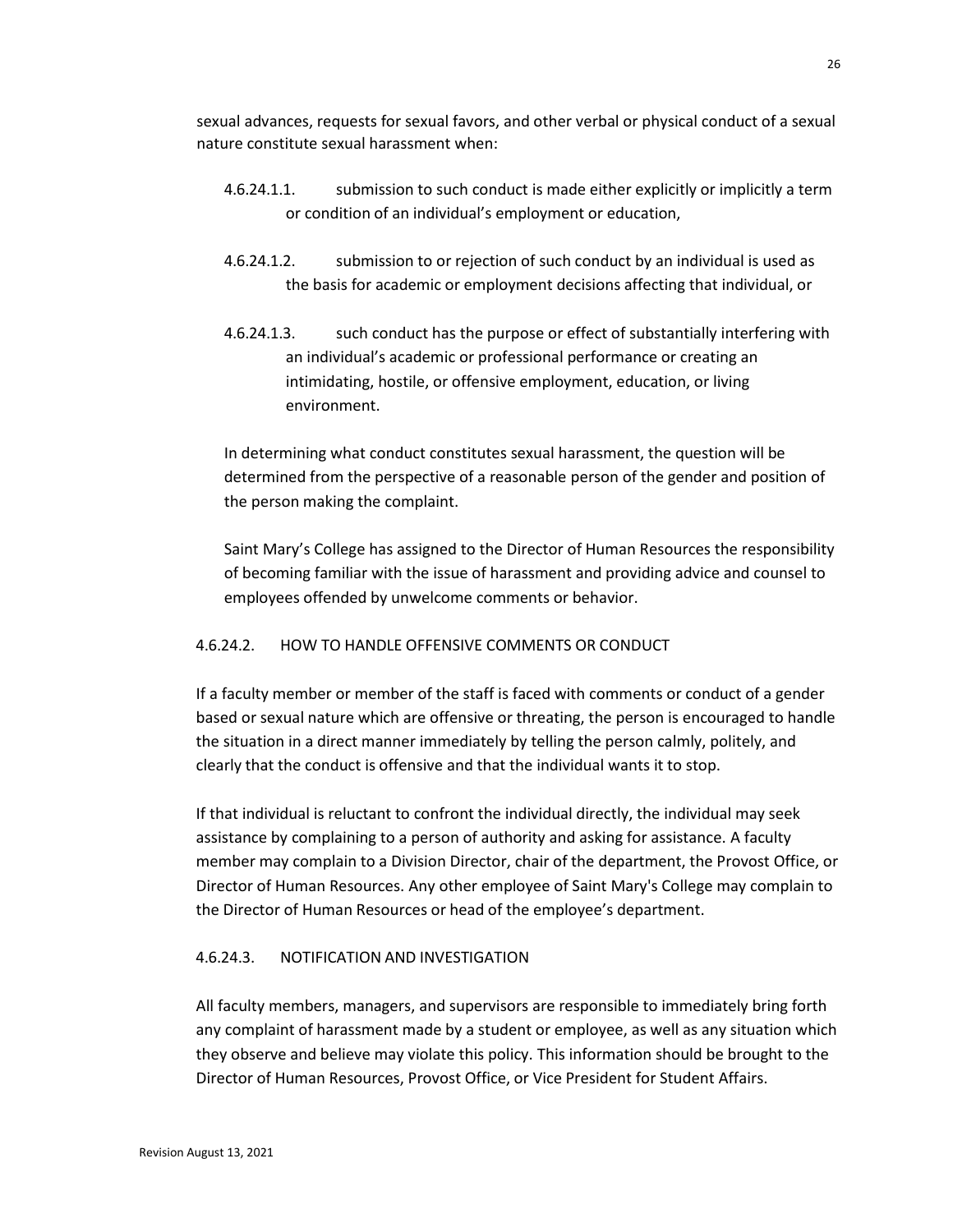Complaints will be immediately and fully investigated once reported. To the extent feasible, the investigation will protect the privacy interests of all affected parties.

No faculty member, employee, or student who makes a complaint in good faith or participates in an investigation in good faith shall suffer retaliation for being involved. Saint Mary's College will take the necessary action to assure that retaliation does not occur.

### 4.6.24.4. DISCIPLINE

Any person who is found to have violated this policy shall be subject to prompt and appropriate disciplinary action up to and including termination, as determined by Saint Mary's College.

# 4.6.24.5. BAD FAITH COMPLAINTS

This policy shall not be used to bring a complaint in bad faith. Disciplinary action shall be taken against any individual found to have brought a sexual harassment complaint in bad faith for an improper purpose.

# 4.6.24.6. ROMANTIC AND/OR SEXUAL RELATIONSHIPS WITH STUDENTS POLICY

Romantic and/or sexual relationships between an employee and a student are relationships between individuals in inherently unequal positions. No employee shall engage in or solicit a romantic and/or sexual relationship (consensual or otherwise) with a student. Romantic and/or sexual relationships between a student and an employee are forbidden as unprofessional conduct and are in opposition to the Mission of the College. An "employee" includes any College staff, administrator, or faculty. A "student" includes any undergraduate or graduate student. The consensual nature such a relationship does not constitute a defense to a complaint of sexual harassment, sexual assault, or related unprofessional conduct. This policy is not applicable in situations where the employee and the student are legally married.

Any violation of this policy may result in disciplinary action up to and including termination even for a first offense.

### **4.6.25. GENERAL HARASSMENT POLICY**

### 4.6.25.1. POLICY

Saint Mary's is committed to a work and educational environment in which all individuals are treated with respect and dignity. Each individual has the right to work and study in an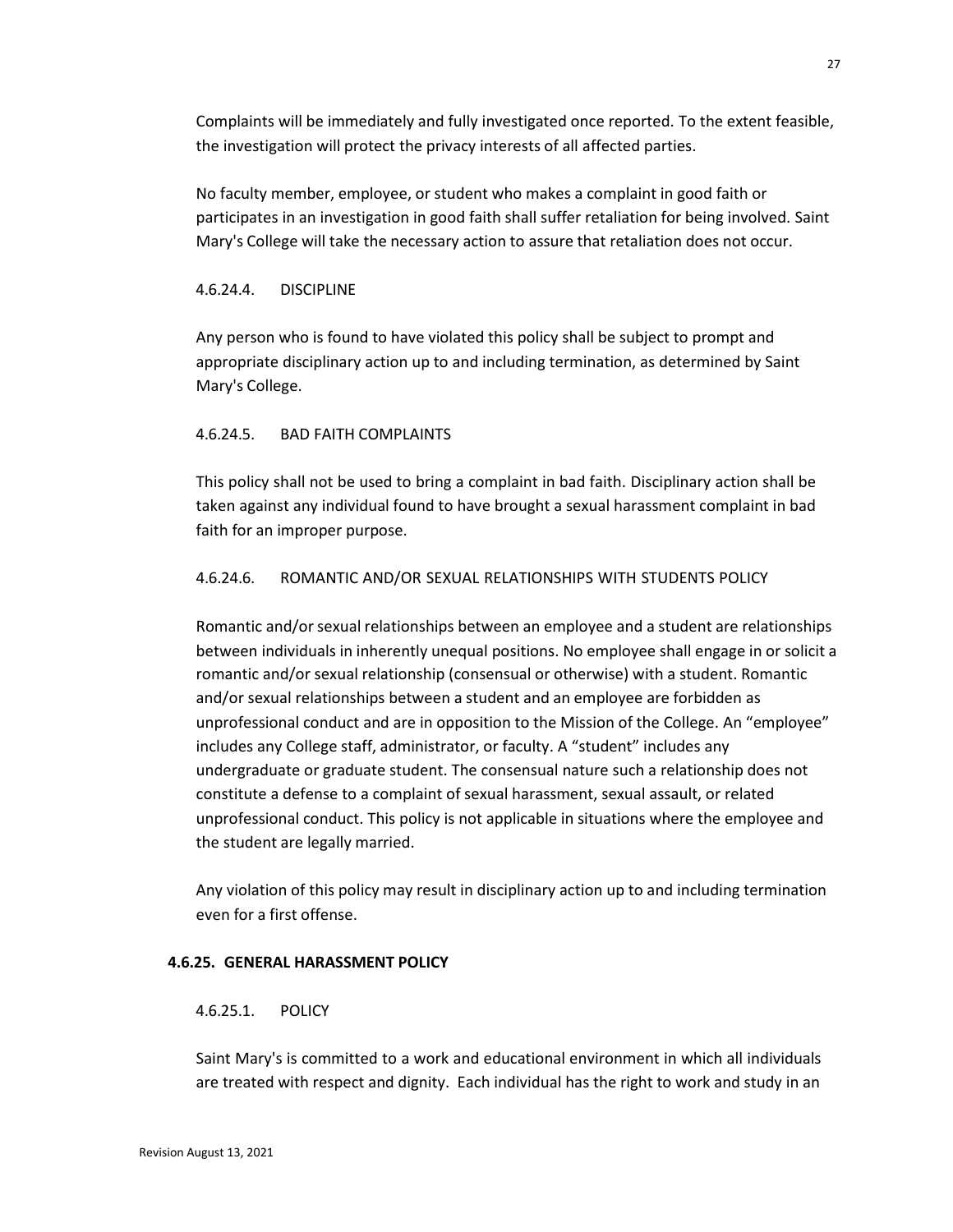atmosphere that promotes equal opportunities and prohibits discriminatory practices, including harassment.

Saint Mary's College has developed this policy to ensure that all of its employees and students can work and study in an environment free from harassment, discrimination, and retaliation. Saint Mary's College will make every reasonable effort to ensure that all employees and students are familiar with these policies and aware that any complaint in violation of such policy will be investigate and resolved appropriately.

# 4.6.25.2. EQUAL EMPLOYMENT OPPORTUNITY

It is Saint Mary's College's policy to ensure equal employment and educational opportunity without unlawful discrimination or harassment on the basis of race, color, religion, gender, national origin, age, disability, or any other characteristic protected by law. Saint Mary's College prohibits any such discrimination or harassment. As part of our Catholic values, Saint Mary's College prohibits discrimination against an employee or student based on sexual or political orientation.

# 4.6.25.3. DEFINITIONS OF HARASSMENT

Sexual and gender harassment is prohibited and will be handled as discussed in the policy titled, "Sexual Harassment and Related Unprofessional Conduct."

Harassment on the basis of any other protected characteristic is also prohibited. Under this policy, verbal or physical conduct that denigrates or shows hostility or aversion toward an individual because of his/her race, color, religion, national origin, age, disability, or any other characteristic protected by law violates this policy. As well, harassment because of an individual's sexual or political orientation is prohibited. Harassing conduct includes, but is not limited to the following conduct which is based upon an individual's race, color, religion, national origin, age, disability, sexual or political orientation: epithets, slurs, or negative stereotyping; threatening, intimidating, or hostile acts; denigrating jokes; and written or graphic material that denigrates or shows hostility or aversion and that is posted or circulated on campus.

# 4.6.25.4. INDIVIDUALS AND CONDUCT COVERED

This policy applies to faculty and staff, whether related to conduct engaged in by students, employees, or by an outsider not directly connected to Saint Mary's College (such as an outside vendor).

4.6.25.5. RESPONSIBILITIES OF FACULTY MEMBERS, MANAGERS, AND SUPERVISORS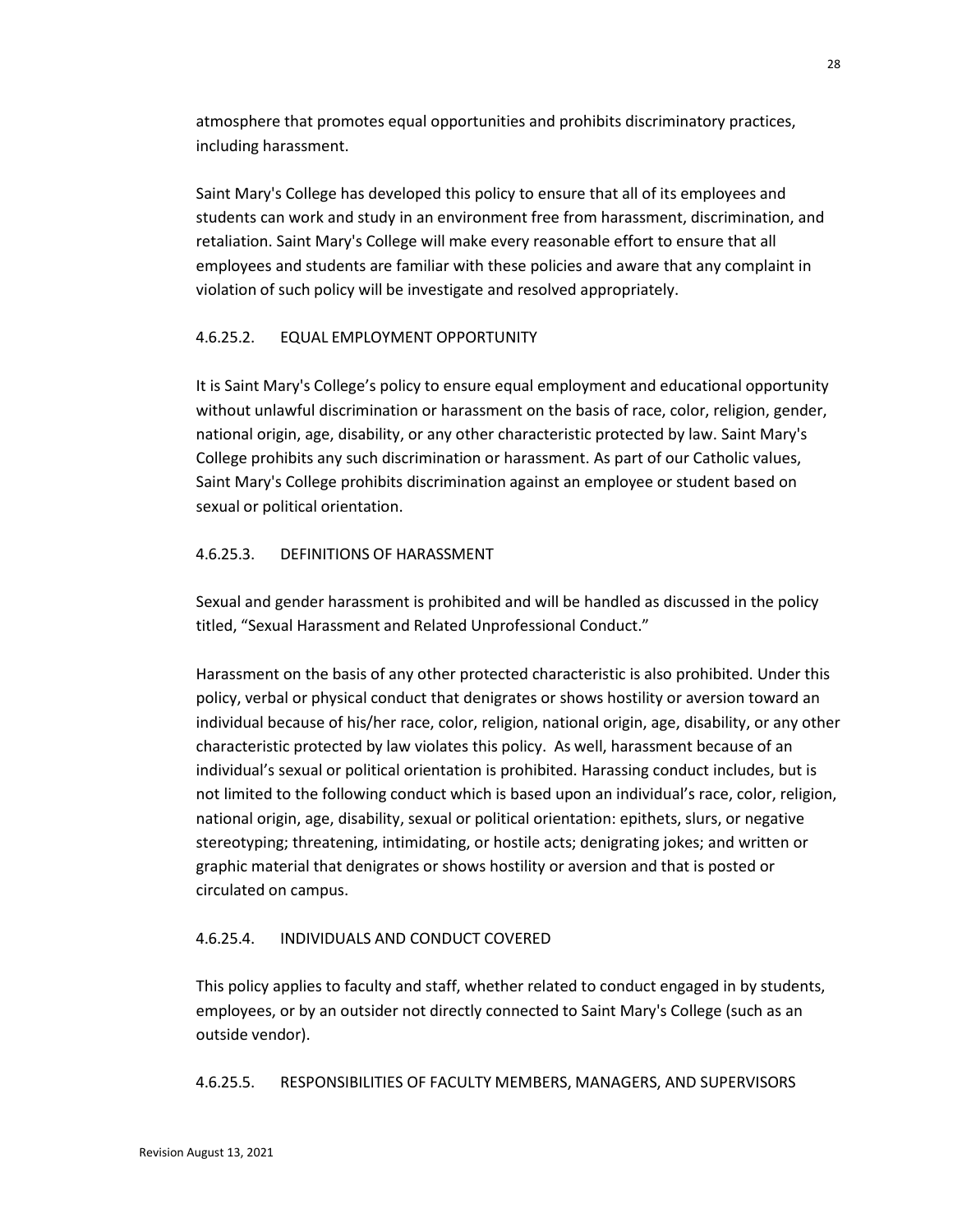All faculty members, managers, and supervisors are responsible to immediately bring forth any complaint of harassment made by a student or employee, as well as any situation which they observe and believe may violate this policy. This information should be brought to the Director of Human Resources, Provost Office, or Vice President for Student Affairs. Complaints will be immediately and fully investigated. To the extent feasible, the investigation will protect the privacy interests of all affected parties.

# 4.6.25.6. REPORTING AND INCIDENT OF HARASSMENT, DISCRIMINATION, OR RETALIATION

Faculty members and employees who believe they are being subjected to harassment may, if they feel comfortable doing so, advise the offender that his or her behavior is offensive and request that it stop. If faculty members are not comfortable doing this, they are encouraged to immediately report the behavior to the Director of Human Resources or to the Provost Office. If any other employee is not comfortable doing this, they are encouraged to immediately report the behavior to the Director of Human Resources or a department manager. Saint Mary's College encourages prompt reporting of all perceived incidents of discrimination, harassment, or retaliation regardless of the offender's identity or position.

Saint Mary's College encourages the prompt reporting of complaints and concerns so that immediate and constructive action can be taken before relationships become irreparably strained. Although no reporting deadlines have been established, early reporting and intervention are the most effective methods of resolving offensive behavior.

Retaliation against an individual for reporting harassment or discrimination or for participating in an investigation of a claim of harassment or discrimination is a serious violation of this policy and will be subject to disciplinary action. Acts of retaliation should be reported immediately through the same channels as are identified above.

### 4.6.25.7. RESOLUTION OF COMPLAINT

Appropriate discipline, up to and including termination of employment, will be imposed if an investigation results in a finding the behavior prohibited by this policy has occurred.

False and malicious complaints of harassment, discrimination, or retaliation will not be tolerated: appropriate disciplinary action will be imposed.

### **4.6.26. SUMMER CAMPS**